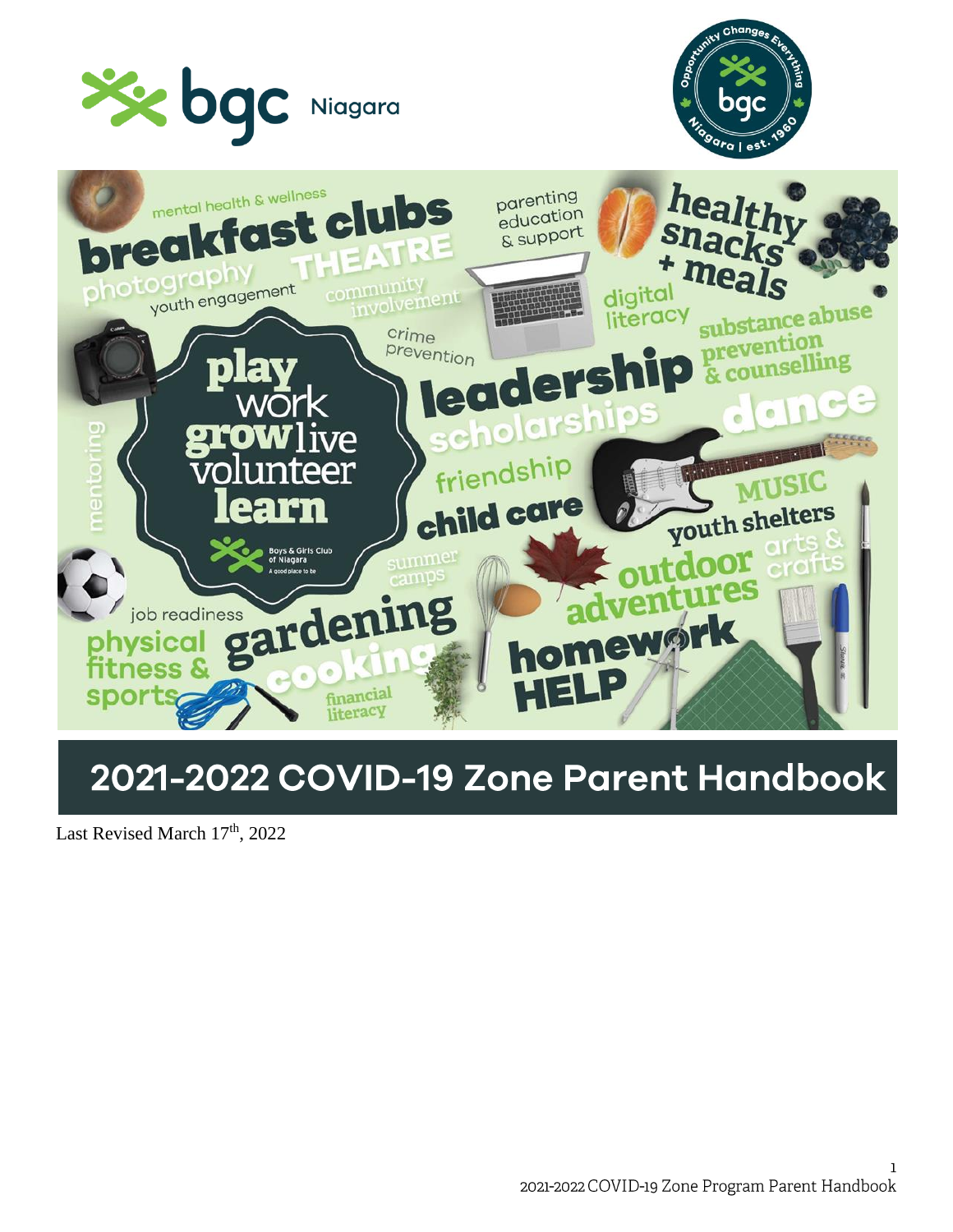



# **Contents**

| 10.0 Parent Concerns<br>.20 |  |  |
|-----------------------------|--|--|
|                             |  |  |
|                             |  |  |
|                             |  |  |
|                             |  |  |
|                             |  |  |
|                             |  |  |
|                             |  |  |
|                             |  |  |
|                             |  |  |
|                             |  |  |
|                             |  |  |
|                             |  |  |
|                             |  |  |
|                             |  |  |
|                             |  |  |
|                             |  |  |
|                             |  |  |
|                             |  |  |
|                             |  |  |
|                             |  |  |
|                             |  |  |
|                             |  |  |
|                             |  |  |
|                             |  |  |
|                             |  |  |
|                             |  |  |
|                             |  |  |
|                             |  |  |
|                             |  |  |
|                             |  |  |
|                             |  |  |
|                             |  |  |
|                             |  |  |
|                             |  |  |
|                             |  |  |
|                             |  |  |
|                             |  |  |
|                             |  |  |
|                             |  |  |
|                             |  |  |
|                             |  |  |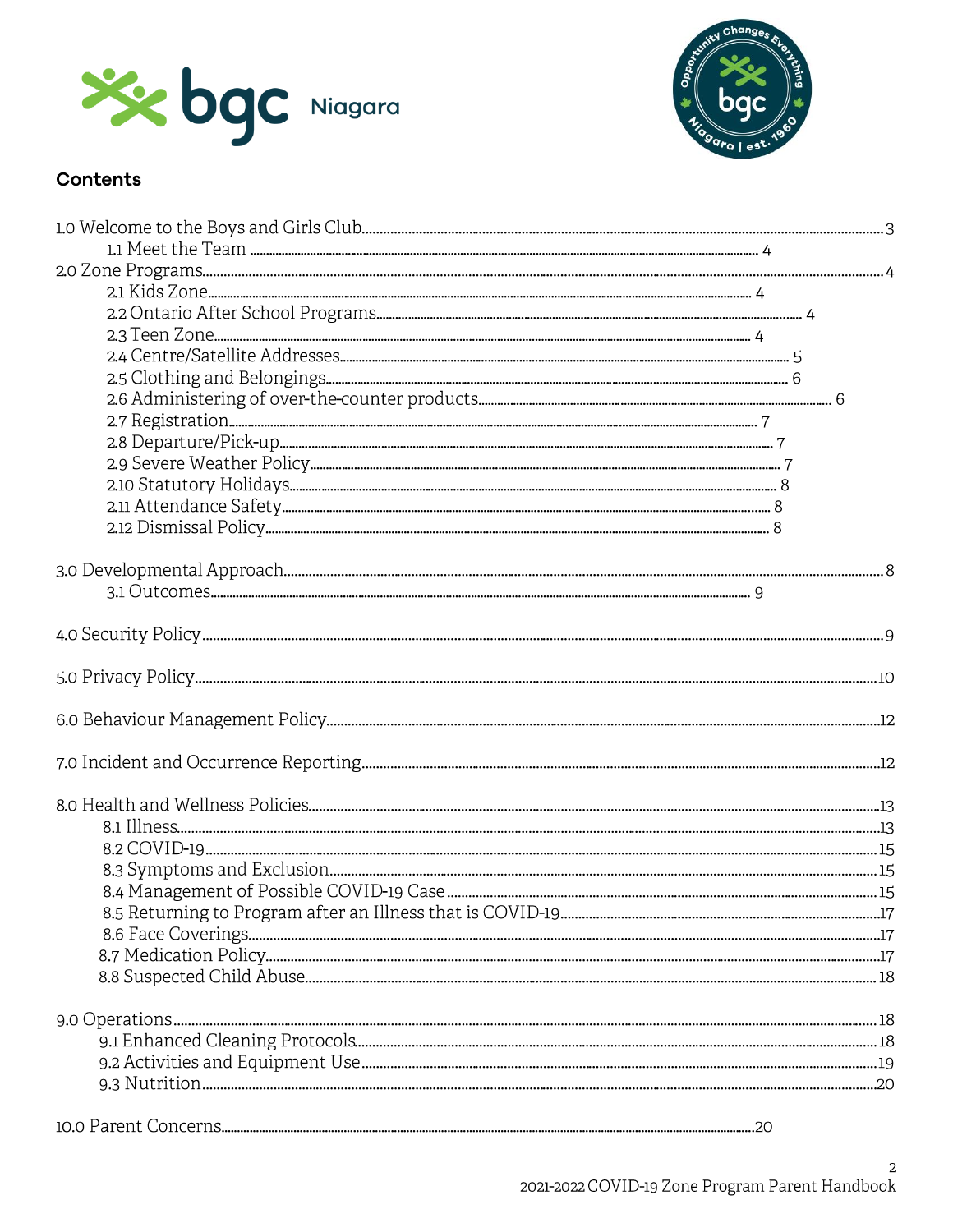



# **1.0 Welcome to the Boys and Girls Club of Niagara**

The Boys and Girls Club of Niagara is part of a national movement with over seven hundred community locations throughout Canada. Together the movement provides innovative and effective programs to assist in the healthy educational, social and physical development of Canadian children and youth. For over one-hundred years, professionally trained staff and dedicated community volunteers have helped hundreds of thousands of children and youth in safe supportive environments.

The Boys & Girls Club Model is more comprehensive than prevention, recreation or educational programs alone. The development approach offers children what research says is the most needed - relationships with positive role models (adults and peers), structure and safety, access to a diverse range of programs that include recreation, play and expression, opportunity for acquiring positive behaviours, self-esteem and hope for the future.

The broad spectrum of programs and services provides children and youth  $0 - 24$  years of age, with food, shelter, transportation, childcare, recreation, leadership and life skill programs and services. The Club utilizes a developmental approach in every program focusing on increasing a young person's exposure to positive and constructive activities, supporting them to become healthy, responsible compassionate and competent.

## **Mission Statement**

**"To provide a safe, supportive place where children and youth can experience new opportunities, overcome barriers, build positive relationships and develop confidence and skills for life"**

**Core Values** 

## **Inclusion & Opportunity**

We strive to offer children and youth from all economic, cultural and social backgrounds access to the resources, supports and opportunities that will enable them to overcome barriers and achieve their positive potential in life.

#### **Respect & Belonging**

We provide a safe, supportive place, where every child is listened to, respected and valued in an environment of inclusion and acceptance. Our staff and volunteers model honesty, fair play, positive attitude, cooperation and respect for self and others.

#### **Empowerment**

We believe all young people can grow into responsible, contributing and self-reliant members of society. Children and youth are at the centre of everything we do. Through adventure, play and discovery, we encourage and empower them to develop healthy lifestyles, a life-long passion for learning, leadership and life skills and a sense of social responsibility.

#### **Collaboration**

We work together with families and volunteers in each community, in partnership with the public and private sector, to create healthy community solutions to provide children and youth with what they need for optimal development.

#### **Speaking Out**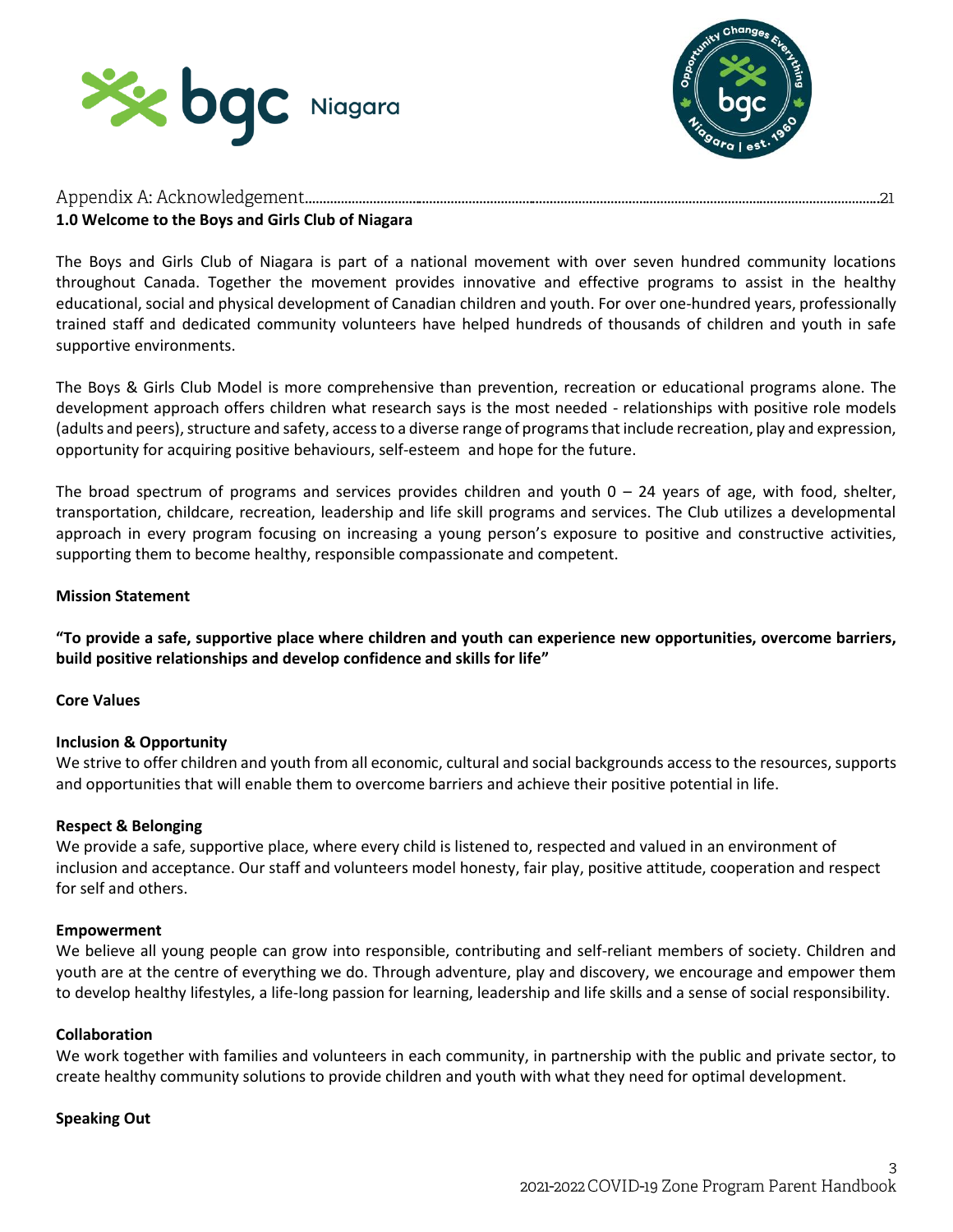



We speak out on behalf of children, youth and their families to reduce disadvantage, enhance their lives and enable their voices and ideas to be heard.

## **1.1 Meet the Team**

At the Boys and Girls Club we insist on hiring child focused professionals who have experience caring for children, a postsecondary education in the field of either Early Childhood Education, or Child and Youth support and/or education or equivalent and who demonstrate an intuitive ability to interact with children in a respectful, loving and friendly manner. We hire staff that genuinely enjoy working with children and who strive to build strong relationships with families.

Our team members are encouraged to continually upgrade their skills by attending courses, seminars, workshops and conferences. All staff have provided Police Reference Checks with Vulnerable Sector and proof of certification in Standard First Aid CPR Level C, AED-Defibrillator, Emergency Response, Health and Safety, Food Handlers, High Five. Program Staff working in toddler and preschool programs are required to obtain QCCN Training when offered by Quality Child Care Niagara.

The Boys and Girls Club of Niagara was one of the first to achieve the HIGH FIVE Accreditation Organization designation in June 2006. HIGH FIVE is a quality assurance standard of Parks and Recreation Ontario, designed to support the safety, well-being and healthy development of children ages 6-12, in recreation and sports programs. HIGH FIVE Accreditation establishes benchmarks for excellence in children's recreation and sport programming, based upon a child focused, research based quality framework.

## **2.0 Zone Programs**

The Boys and Girls Club of Niagara offers a wide variety of programming options. Sponsors of Zone Programs include the Boys and Girls Clubs of Canada, President's Choice Children's Charities, Fidelity Investments, Hyundai and RBC to name a few. We employ professional, qualified, caring staff that strive to provide a safe, nurturing environment to further children's personal growth and development.

The program provides experiences that enrich and enhance each child's development. Meal programs provide dinners based around Canada's Food Guide.

# **Families have the options of enrolling in the following programs:**

# **2.1 Kids Zone** and **2.2 Ontario After School Programs** – September – June (excluding PD Days, Holidays, and school breaks)

These programs are designed for children ages  $6 - 12$  years old, and promotes healthy living, social skill development, academic success and goal setting. With qualified staff, children will play gym games and sports, complete homework and learning activities as well as do leadership and goal setting activities. This ensures children will be safe, healthy, connected to others, connected to the Club and develop skills which will help them in their development into the teen years.

## **2.3 Teen Zone –** September - June (excluding PD Days, Holidays, and school breaks)

This program is designed for youth 13-18 years old and is a youth-directed program that helps teens prepare for adulthood. The program promotes healthy lifestyle choices, goal setting, skill development, and connections to others in a safe and supportive way. Qualified staff help youth begin to think about life after school, and participate in various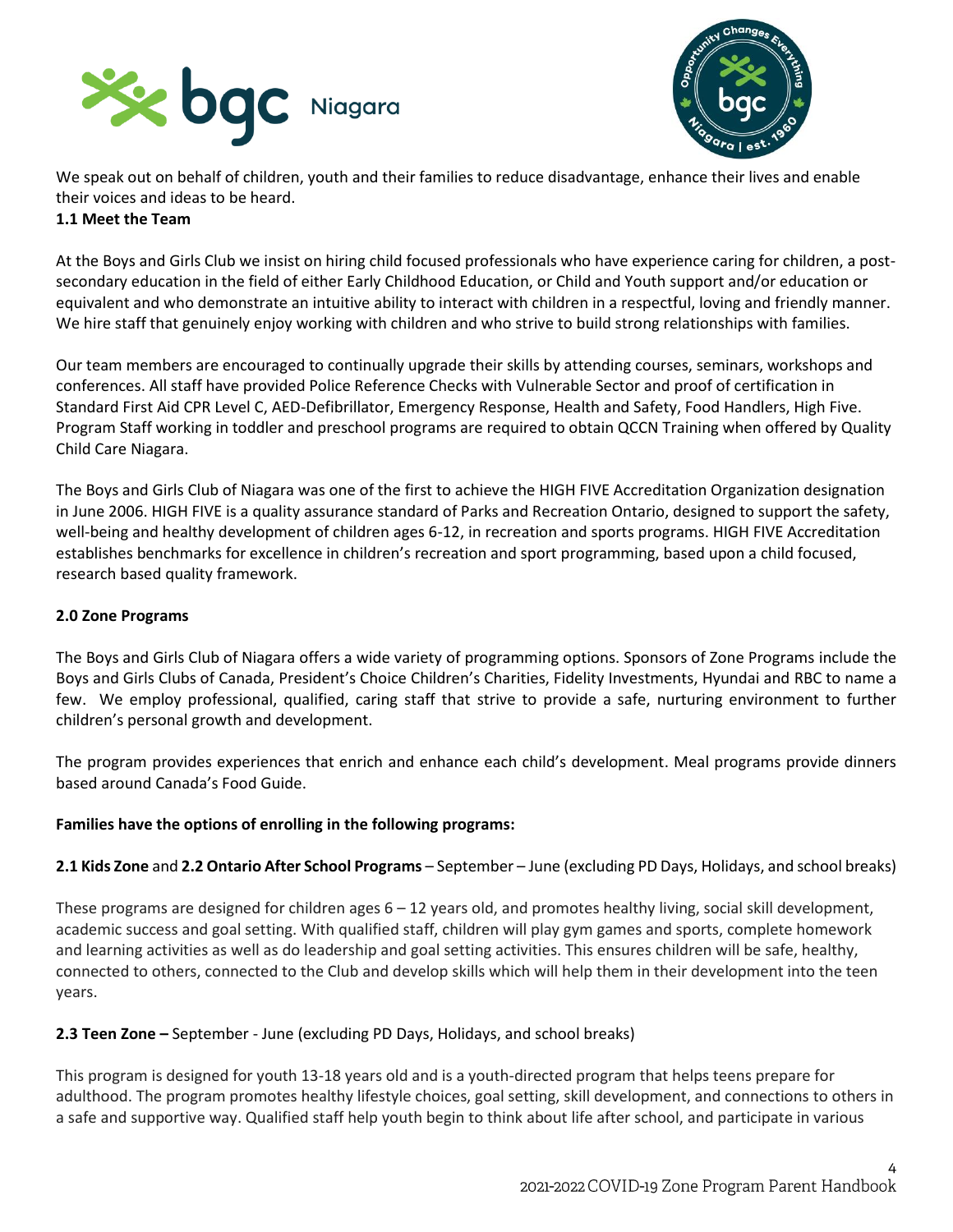



activities with youth their own age, learn, discover interests and receive supports while mapping out and achieving future academic and career goals

#### **2.4 Centre/Satellite Addresses:**

Boys and Girls Club of Niagara – Niagara Falls Location **(Kids Zone and Teen Zone Programs)** 8800 McLeod Rd, Niagara Falls (905) 357-2444

Boys and Girls Club of Niagara – St Catharines Location **(Kids Zone and Teen Zone Programs)** 2 Facer Street, St. Catharines (905) 937-1072

Boys and Girls Club of Niagara – Fort Erie, EJ Freeland Location **(Kids Zone and Teen Zone Programs)** 1555 Garrison Road, Fort Erie (905) 257-6976

Boys and Girls Club of Niagara – Thorold Satellite Location **(Ontario After School Program)**\* Ontario Public School 550 Allanburg Road, Thorold (905) 246-9304 (Satellite Program Supervisor), email[: oasp@bgcn.ca](mailto:oasp@bgcn.ca)

Boys and Girls Club of Niagara – Chippawa Satellite Location **(Ontario After School Program)**\* River View Public School 3300 Cattell Drive, Niagara Falls (905) 246-9304 (Satellite Program Supervisor), email[: oasp@bgcn.ca](mailto:oasp@bgcn.ca)

Boys and Girls Club of Niagara – Pelham Satellite Location **(Kids Zone Program)\*** A.K. Wigg Public School 1337 Haist Street, Fonthill (905) 246-9304 (Satellite Program Supervisor), email[: oasp@bgcn.ca](mailto:oasp@bgcn.ca)

Boys and Girls Club of Niagara – Port Colborne Satellite Location **(Kids Zone Program)\*** McKay Public School 320 Fielden Avenue, Port Colborne (905) 246-9304 (Satellite Program Supervisor), email[: oasp@bgcn.ca](mailto:oasp@bgcn.ca)

\*Site operation is dependent upon school permitting – contact Satellite Program Supervisor to verify program is operating

#### **Hours of Operation for Zones Programs**

Boys and Girls Club of Niagara – Niagara Falls Location Boys and Girls Club of Niagara – St Catharines Location Boys and Girls Club of Niagara – Fort Erie, EJ Freeland Location

Kids Zone: 6:00pm to 8:30pm, Monday, Wednesday, Friday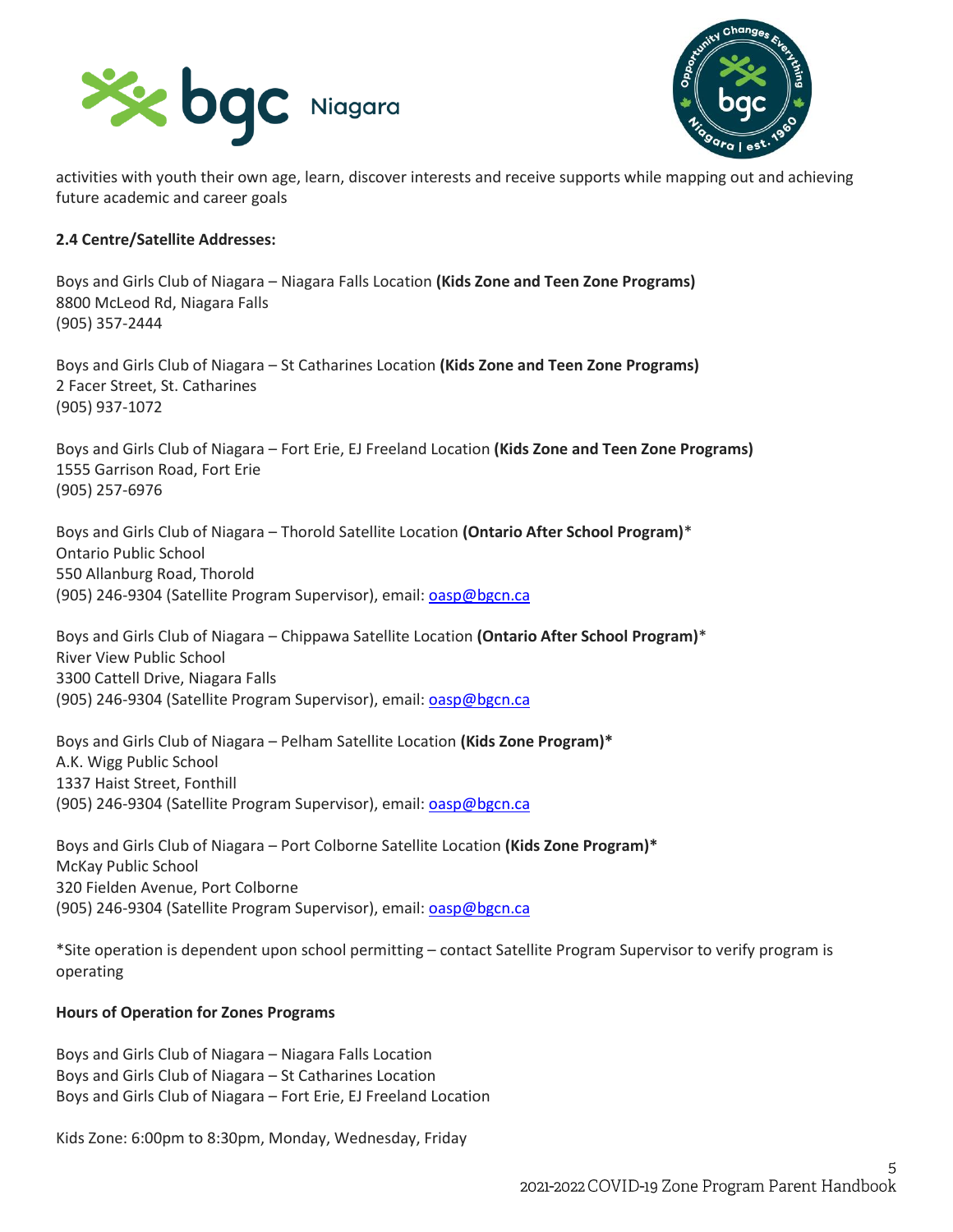



Teen Zone: 6:00pm to 8:30pm, Tuesday and Thursday (contact individual center to confirm yearly starting date)

## **Hours of Operation for Ontario After School and Satellite Zones Programs**

Boys and Girls Club of Niagara – Thorold Satellite Location Boys and Girls Club of Niagara – Chippawa Satellite

Ontario After School Program: 3:00pm to 6:00pm, Monday through Friday

Boys and Girls Club of Niagara – Pelham Satellite Location Boys and Girls Club of Niagara – Port Colborne Satellite Location

Satellite Kids Zone Program: 6:30pm to 8:30pm, Monday, Wednesday, Friday

# **It is important to note that in order for a child registered in licensed childcare to "stay" for a Kid's Zone Program, the parent must still come to the center and sign their child out of the licensed childcare program.**

## **2.5 Clothing and Belongings**

At the Boys and Girls Club children are to come prepared to go outside for fresh air and play. Therefore, to ensure that your child can join the fun and have a comfortable day, please ensure they have weather appropriate clothing. Clothing worn by your child should be suitable for play and be easily laundered as they may get dirty (paint, glue, sand, etc.). As the children are encouraged to dress and undress themselves, clothing that is easy to remove is appreciated.

All children should have appropriate indoor/outdoor footwear. Running shoes are required to safely participate in the gymnasium.

Personal items should be kept to a minimum and all labelled clearly with participants names (i.e. Backpack, water bottle, extra clothing, Bagged Lunch with 4 additional snacks for Camp participants, sunscreen)

Please keep all personal items (toys/games/electronic devices/etc.) at home. The Boys and Girls Club is not responsible for lost/stolen or damaged items.

Participants should bring their own sun protection and this should not be shared. Where possible, participants should apply their own sun protection. Staff may provide assistance to apply sunscreen to any child requiring it and should exercise proper hand hygiene when doing so (e.g. washing hands before and after application).

In the case of Satellite Zones Programs and Ontario After School Programs, all personal belongings and clothing items should be removed from the program location, with the exception of those children who attend the school location for regular schooling, and pending school expectations.

## **2.6 Administering of over-the -counter products**

Qualified Employees are permitted to administer the following over-the-counter products to children with a single "blanket" authorization without documentation of administration (except where the item is a drug, as defined in the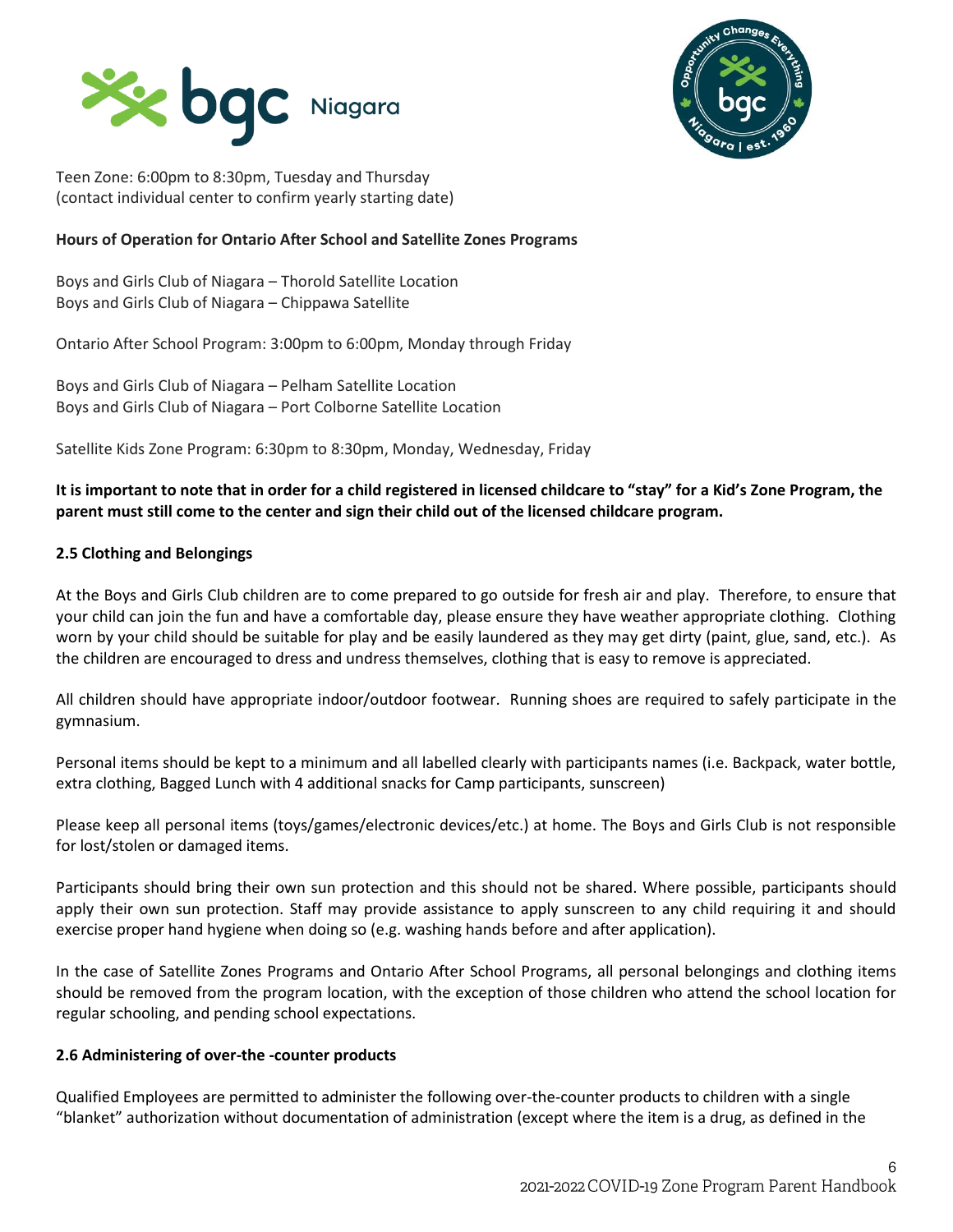



*Drug and Pharmacies Regulation Act*): sunscreen, moisturizing skin lotion, lip balm, insect repellant, hand sanitizer and diaper cream.

Licensees/Managers/Supervisors must ensure that these over-the-counter products are labelled with the child's name, stored in accordance with the instructions for storage on the label, and administered in accordance with the instructions on the label and the parent's authorization. The parent authorization will be found on the acknowledgement and authorization sign off for the Parent Handbook.

## **2.7 Registration**

Registration for the above listed programs may change throughout our program delivery year. To find out more about our current registration processes, please contact the above provided location or Supervisor phone numbers, or visit our website at [www.bgcn.ca.](http://www.bgcn.ca/) Upon enrollment, parents/guardians must provided completed registration forms, provide applicable supplemental documentation where needed, and sign and Acknowledgement of Rules and Regulations. Families are encouraged to utilize these programs as their child(ren) express interest or as they need to, and no minimum requirement in participation is upheld by Booys and Girls Club of Niagara.

As our Zones, Satellites, and Ontario After School Programs are designed to be accessible to the widest possible community across the Niagara region, there is no fee for regular access to these programs. A one-time-per-year, per child/youth Membership fee is charged at the time of registration, the cost of which is set annually by the Board of Directors – please inquire at the location of your choice as to our current Membership fees. These low-cost programming options are made possible by the numerous funding partners that support these programs. Purchase of Boys and Girls Club of Niagara Membership additionally entitles children and youth to attend other non-fee based programs, such as open public swims, at their leisure. Contact us for current information on other non-fee based programs.

## **2.8 Departure/Pick up**

Parents/Guardians must provide and update staff with participant arrival and departure times to ensure participants are dismissed in a safe and timely manner. Prior to child/youth arrival at program, Parents/Guardians are to complete a selfassessment for their participant using COVID-19 school and child care screening tool, or a screening tool designated by the local public health unit.

If you do not pick up your child(ren) by programs end a flat fee of \$5.00 will be applied for the first fifteen minutes past time. After fifteen minutes an additional charge of \$1.00/minute will be applied. This fee will apply even if you do call to inform us that you're running late; though the courtesy would be appreciated. Parents/guardians who are late will sign a slip acknowledging the time of arrival. The amount owing will be presented to the parent/guardians in writing, and payment is due within two (2) days.

If a participant does not pass the daily self-assessment they will not be permitted into the facility and advised to follow updated Ministry of Health guidelines regarding symptoms.

## **2.9 Severe Weather Policy**

In cases of severe weather, programs may be cancelled or the facility closed all together. In these instances, Kids Zone/Teen Zone Programs, Satellite Kids Zone Programs, and Ontario After School Programs will respond in line with local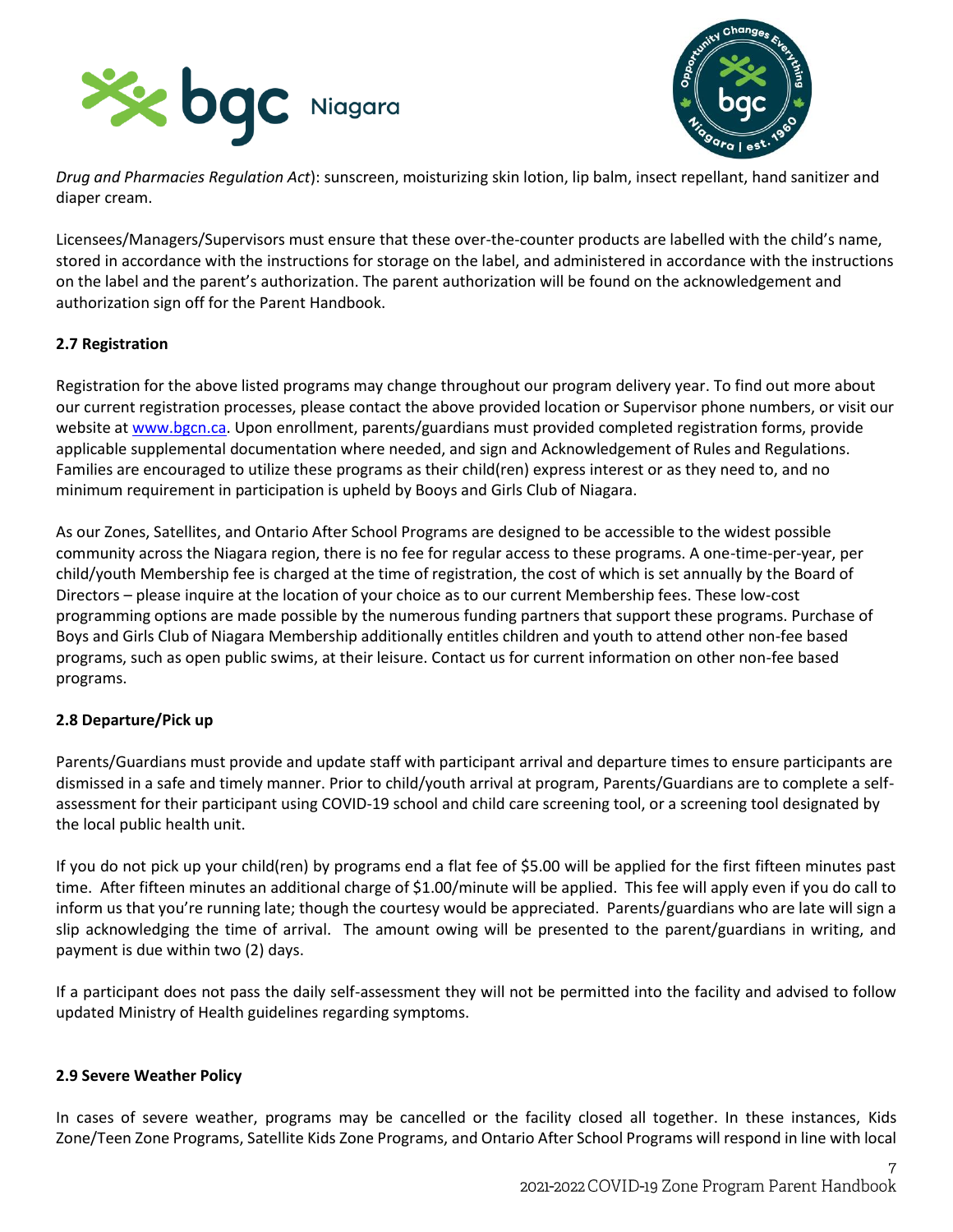



school district closings. These announcements can be reviewed by checking the following sources after 6:30am on the day in question:

- CKTB 610
- Posted on our Website and Social Media platforms

If children are at the Club or program location with severe weather pending that would warrant closing the facility; Parents/guardians will be notified of our imminent closure and advised to make arrangements to have their child(ren) picked up as soon as possible.

## **2.10 Statutory Holidays**

The childcare center will be closed on the public holidays. (New Year's Day, Family Day, Good Friday, Victoria Day, Canada Day, Labour Day, Thanksgiving, Christmas Day, Boxing Day) Note: The Club may designate other days in place of the holidays when it falls on a weekend.

## **2.11 Attendance Safety**

Attendance taking is conducted at time of participants arrival to program and at departure each day of operation, along with individual groups attendances set in place to ensure the safety of all children.

#### **2.12 Dismissal Policy**

When undesirable behaviors have been occurring with a particular child, the following steps are taken:

- Intervention Strategy
- Quiet Time Activity/Redirection
- Discussion with Parent/guardians

We will contact appropriate Supervisors and Managers to make every effort to find strategies that will assist your child to be successful in our programs. If all strategies and options have been exhausted and the behavior still continues the centre has the authority to have a child dismissed from the centre for the safety of that child, the other program participants, our staff and/or equipment

#### **3.0 Developmental Approach**

The Boys and Girls Club will provide and allow for a balance of activities:

- Structured / Independent;
- Indoor / Outdoor;
- Observing / Participating;
- Informative / Creative;
- Active / Passive;
- Individual / Group.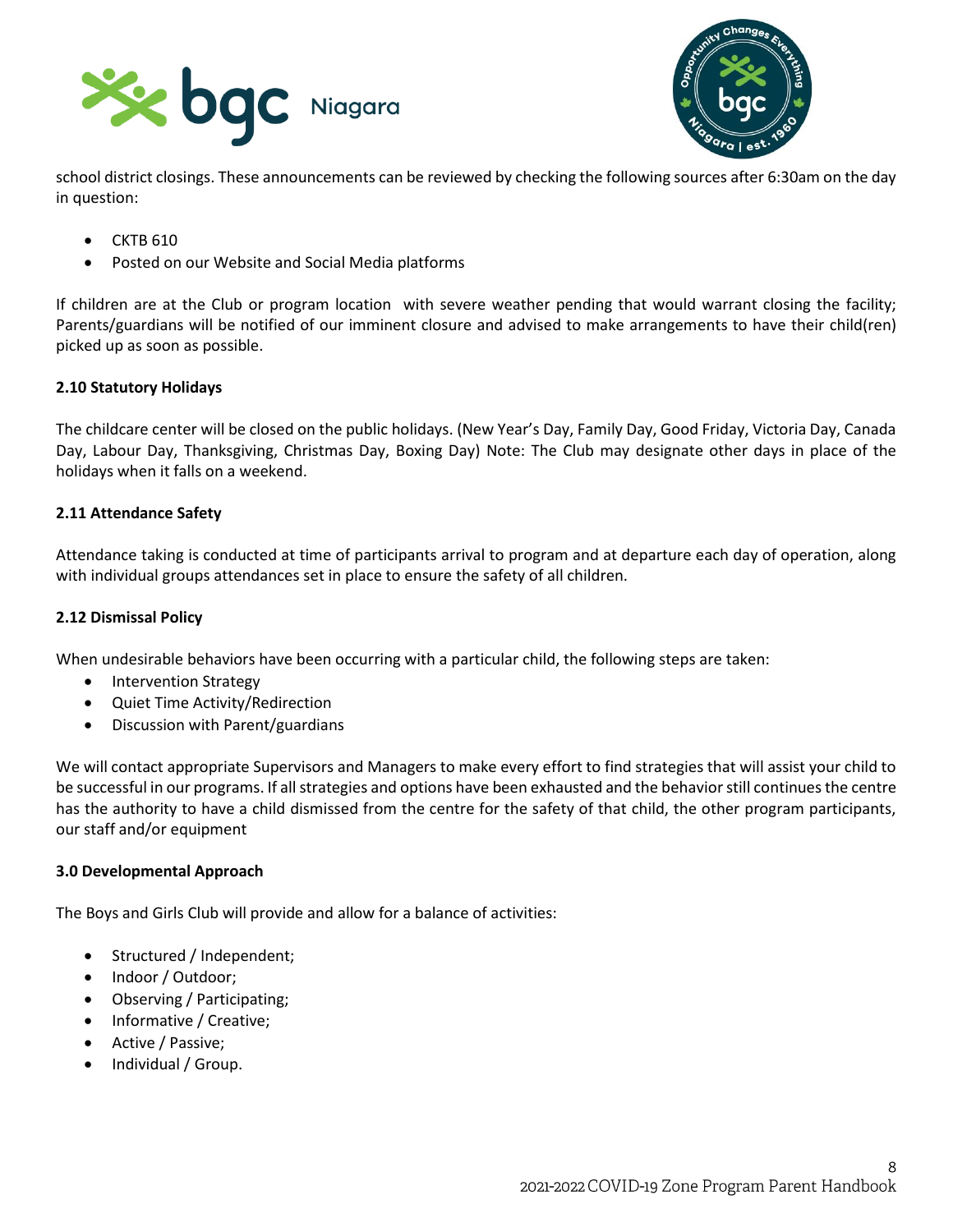



The Boys and Girls Club plans and facilitates meaningful experiences based on sound knowledge of child and youth development and on daily observations of the interests, needs and abilities of children and youth. All programming strives for positive developmental growth in a variety of areas:

#### **3.1 Outcomes**

Social Activity:

- Self-regulation including behavioural, social and emotional
- Cooperation
- Perspective-taking
- Fostering positive relationships

Healthy Minds/Healthy Bodies:

- Development of physical health through exercise and nutrition
- Awareness and positive development of mental health including one's self esteem, positive self-image and resiliency

Homework/Lifelong Learning/ Next Steps:

- The development of life skills including everyday skills such as cooking, cleaning, organization
- Development of critical thinking skills
- Focus on decision-making
- Development of interpersonal and communication skills

Mentoring/Goal-Setting:

- Developing leadership and management skills
- Providing guidance and support to others
- The definition of what makes a positive role model
- Goal-defining/mapping
- Self-reflection

## **4.0 Security Policy**

The Boys and Girls Club of Niagara believes that safety and security are paramount. In order to assist us, please observe the following:

## **Up-to-date Contact Information**

Please alert us immediately to any changes to your contact information including home address, phone numbers, and emergency contacts and authorized pick-ups. All children enrolled in BGCN programs must have up to date, complete registration and contact information, as well as applicable sign offs submitted yearly.

#### **Authorized Pick-Ups**

Parent/Guardians are asked to provide the names and contact information of anyone who has their permission to remove their child(ren) from the center. These names will be recorded as emergency contacts on their child(ren)'s personal file(s). Please advise your authorized pick-up's to have their government issued photo identification with them.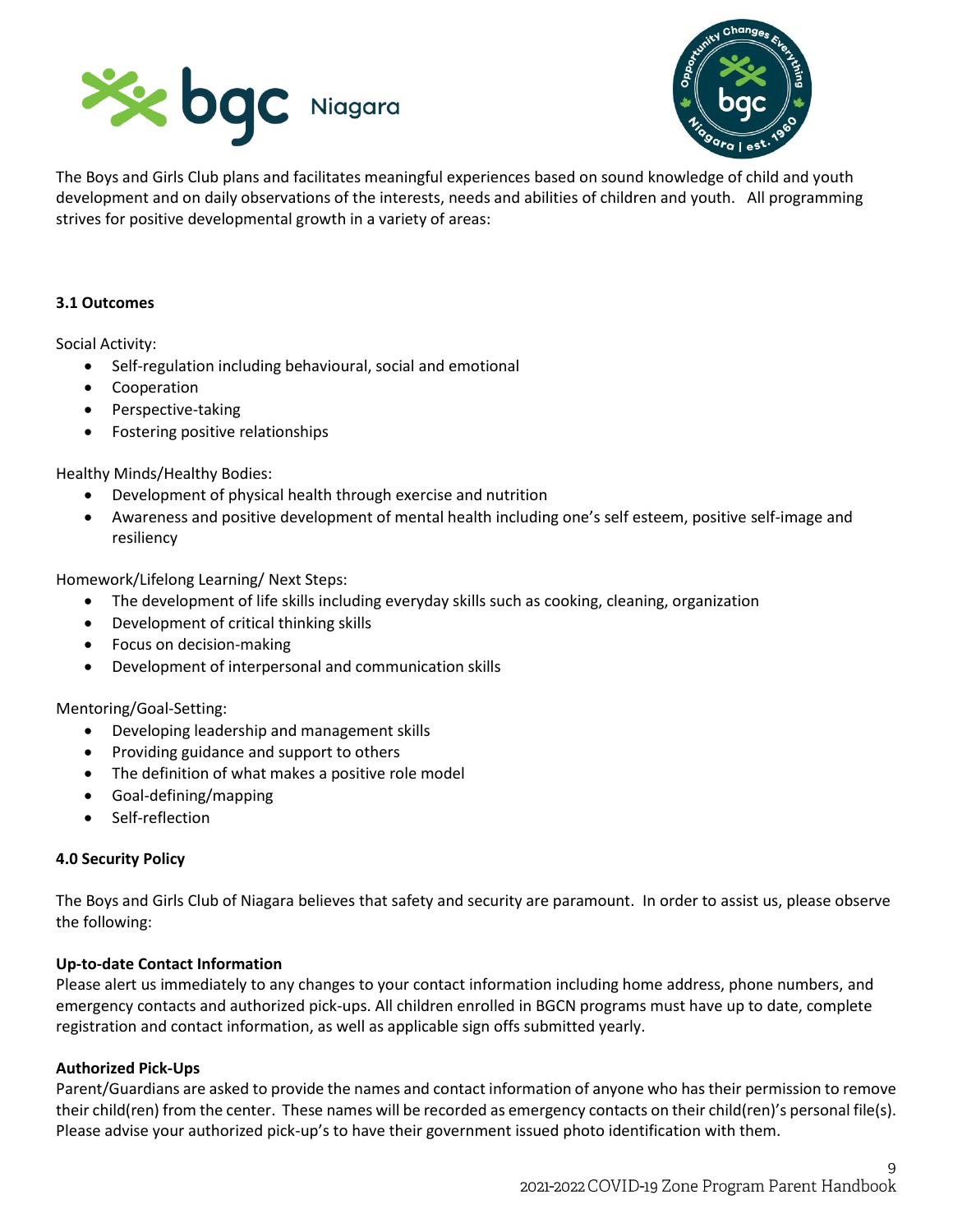



Prior written authorization/notification to the Front Desk or Program Supervisor is essential if someone who is not on your regular authorized pick-ups list will be removing your child from the center. Without this authorization the child(ren) will not be released into their custody

ALL persons picking up a child from our program may be asked to present government issued photo identification – including parents/guardians if they are not recognized by the staff. Please always enter the center prepared for this possibility.

PLEASE NOTE: If attempts to reach the parents and/or emergency people listed on the membership form fails within a reasonable time, Police and or Family and Children Services will be contacted. Continued failure to pick up your child during regular operating hours, could result in loss of space.

For the safety of our members, parents and guardians are not permitted to enter program space without express permission/accompaniment by a staff member.

## **Transportation**

At this time, the Boys and Girls Club of Niagara will not be offering transportation services for the Zone programs.

#### **Emergency Evacuation**

In the event of a fire or other incident that requires evacuation of the building, the children will be removed according to our emergency procedures. They will be taken to a secure location until the situation is remedied and it is safe to return. All parents will be notified and asked to pick up their children as soon as possible. The children will be supervised at the evacuation location until all children are picked up.

#### **Lockdown**

In the event of a perceived internal or external threat to the safety of our members, the Club will go into lockdown in accordance with our emergency procedures. It may not be possible to remove your child from the premises until the lockdown has concluded.

## **Visitors/Volunteers/Students/Special Performers in Programs**

All Visitors/Volunteers/Special performers will be signed in/out as per policy. The BGCN will not permit Visitors/Volunteers/Special performers who do not pass self-assessment to attend programs. If Visitors/Volunteers/Special performers begin to show symptoms of COVID-19 while in program they will need to go home.

All Visitors/Volunteers/Special performers will be supervised by club personal at all times while in program spaces and will not be left alone with participants.

Ministry staff and other public officials (e.g. Fire marshal, public health inspectors, Ministry of Education advisors) are permitted to enter and inspect a Club facility or program location at any reasonable time.

The provision of in-person special needs services in program settings will continue where appropriate. Maximum capacity rules do not apply to Special Needs Resource staff, however they must still complete all necessary screenings prior to building entry.

## **5.0 Privacy Policy**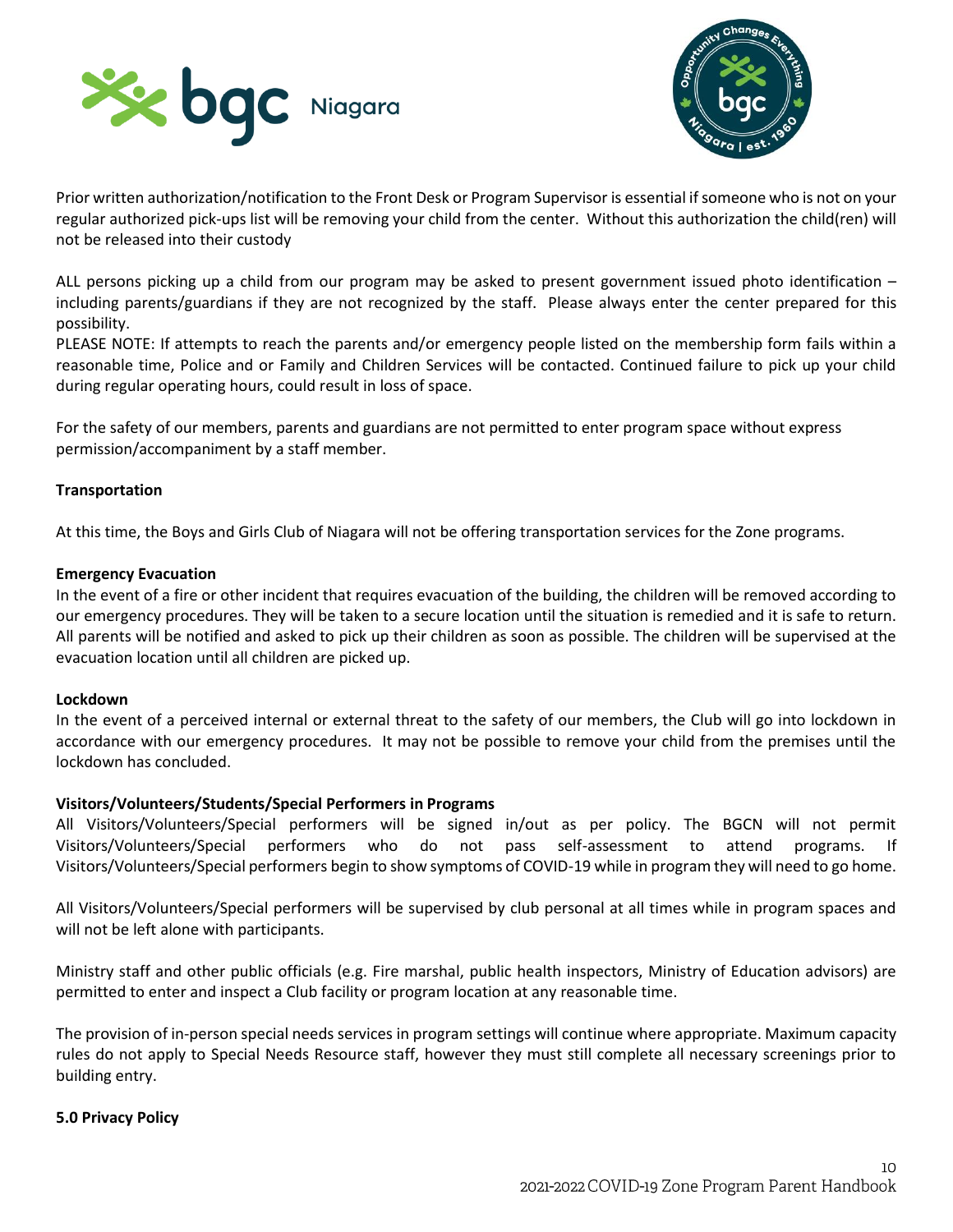



## **Purpose:**

The purpose of this policy statement is to outline the framework within which the Club can provide services to our members, staff and volunteers, paying particular attention to their right to privacy.

#### **Definition:**

Confidentiality is the safeguarding of information by the Club and by everyone involved in its operation. Confidentiality is a basic right of the individual, and an ethical obligation of the Club. When information is shared with other professional or persons within the Club, this obligation binds them equally.

## **PRACTICES AND PROCEDURES IN REGARDS TO CONFIDENTIALITY**

The policy statement on confidentiality gives all people who come in contact with the Club the right to be respected by all persons associated with the organization. All information about an individual within the confines of our Club programs must be treated as confidential.

All staff and volunteers shall sign a declaration of confidentiality at the time of becoming involved with the Club ensuring that they have a clear understanding of the professional manner in which confidentiality is handled within the Boys and Girls Club of Niagara. It is expected that volunteers and staff outside the Boys and Girls Club of Niagara keep agency issues and internal conflicts confidential.

Meetings and conversations concerning any person involved in the Club shall be held in an office, not in program rooms or hallways. During the Pandemic period, meetings will be scheduled via phone or video conferencing where possible.

All files and records are the property of the Boys and Girls Club of Niagara and must be maintained in a secure place at all times: children's files are locked in the Supervisor's office.

All open files regarding members assigned to a staff remain in that person's possession in a secure place at all times. The file on any member is primarily the responsibility of the staff person assigned. However, because teamwork often improves the quality of our work, it will at times be appropriate that designated volunteers have access to the files and information.

When requesting reports or information from other agencies, they should be aware of the use to which the information will be put. If the information is to be used for any other purpose, the consent of those parties is required again.

Information concerning members may only be given to other community agencies and professionals with written consent or a signed Form 14. Information concerning volunteers or staff will be given only if a reference check is being made by another source of information.

There shall be, at all times, a special respect in regard to the sensitivity of information and materials when dealing with members who are relatives or friends of employees, Board Members or volunteers associated with the Boys and Girls Club of Niagara.

Release of liability on the membership application must be received before a picture is taken for publication or advertisement.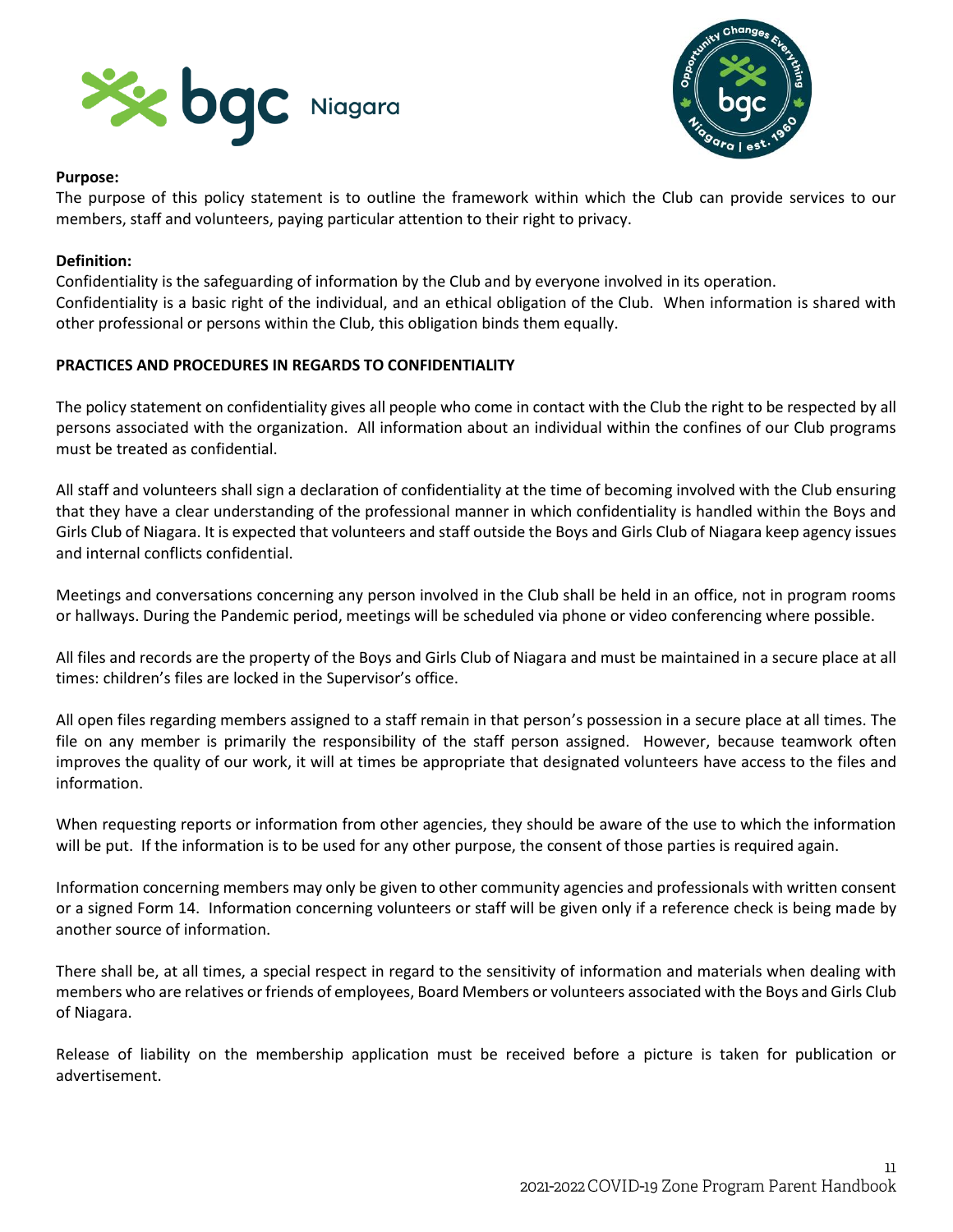



The Executive Director or his/her designate shall be the spokesperson on behalf of the Club in any matter regarding the Club, members, staff or volunteers.

Employee's and Board Member's phone numbers will not be released outside this agency, without their authorization. A phone message should be taken and passed along, if someone should call requesting a home phone number. The same consideration should be taken about cell phones.

Families are welcome to speak with coordinators and Managers, but are required to set up a meeting in advance. Concerns cannot be discussed in the rooms with the staff while they are attending to the children.

## **6.0 Behaviour Management Policy**

In accordance with the Child Care Early Years Act all staff, students and volunteers must read and sign the Behaviour Management Policy when they begin their employment/placement and annually thereafter.

#### **Child Guidance Techniques**

- Children will be guided in a positive manner that is appropriate to their age and developmental level;
- Guidance will assist the children to learn self-discipline and appropriate behaviours;
- Limits or rules of any activity or play area will be clearly outlined to all children. They will be repeated if necessary;
- Regular staff intervention will be in the form of praise, encouraging comments and reminders to children of acceptable behaviour. Where possible, intervention will permit logical consequences;
- All staff will use soft, supportive voices, model acceptable behaviour and will not discuss children's behaviours in front of them;
- All staff will have visual contact of all children at all times and be within proximity to intervene for safety purposes;
- Children in attendance will be supervised by an adult at all times. Student and Volunteer participants in the program are never allowed to be alone with a child or group of children;
- Snacks and meals Children will be encouraged to feed themselves and to at least taste all foods. Force feeding or the withholding of any food or drink is not allowed;
- Hands must be washed after going to the washroom and before handling food;

## **7.0 Incident and Occurrence Reporting**

#### **Reason for Policy**

Maintaining and sharing accurate records can result in improved safety and security for all children and youth.

#### **Definitions**

Incident/Occurrence: an issue or event in which warrants specific documentation as a means of preserving information that may be needed at a later date.

## **Occurrence Protocols:**

#### **Responsibilities and Procedures**

- 1. Responsibility of the Employee:
	- a. Report and document all occurrences as soon as practically possible using site specific forms;
	- b. Ensure occurrence reports are kept confidential within the limits of the Club's confidentiality policy.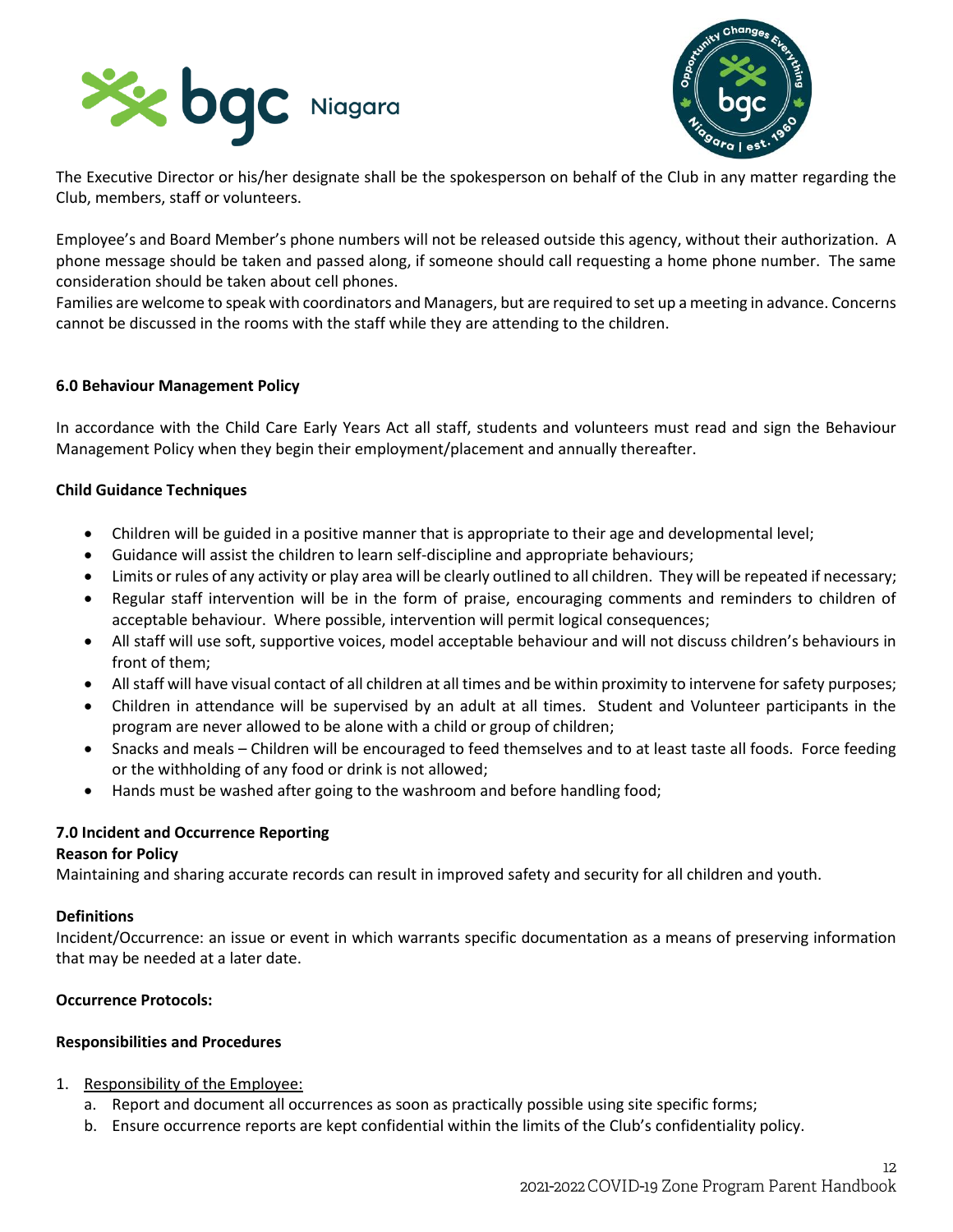



- 2. Responsibility of the Program Manager/Centre Supervisor:
	- a. Ensure employees are trained in occurrence reporting and procedures;
	- b. Ensure utilized logs, checklists and occurrence reports are available to all employees;
	- c. Ensure received occurrence reports are reviewed for completeness and follow up is conducted as required as soon as practically possible.
	- d. Ensure all received occurrence reports are forwarded to the appropriate Director overseeing that area of concern within 24 hours of receipt. A second copy is to be forwarded to the Operations Director (Risk Manager) as soon as practically possible. The appropriate Director can be determined by consulting the following chart:

| <b>Director</b>                              | <b>Area of Concern</b>                                 |
|----------------------------------------------|--------------------------------------------------------|
| <b>Operations Director</b>                   | Issues related to facility operations and club assets  |
| <b>Programs Director</b>                     | Issues related to programming and youth                |
| <b>Development Director</b>                  | Issues related to funding, communications and branding |
| Human Resource Director (Executive Director) | Issues relating to the media, employment and employees |

- e. Report "health and safety" occurrences to the on-site certified members,
- f. Report "staff injuries" to the Executive Assistant (WSIB) immediately;
- g. Report "property damage or visitor injury" to the Operations Director;
- h. Ensure occurrence reports are filed confidentially as appropriate;
- 3. Responsibility of the Director:
	- a. Ensure direct reports (Program Managers/Centre Supervisors) are trained in occurrence reporting and procedures;
	- b. Assist direct reports during occurrences through support and by ensuring that the occurrence policy is followed;
	- c. Review occurrence reports upon receipt and follow up if applicable;
	- d. Monitor received occurrence reports for patterns and trends;
	- e. Report necessary occurrences to the Executive Director as soon as possible;
	- f. In consultation with the Executive Director, complete Ministry on-line reporting if required;
	- g. Confidentially file occurrence reports in master electronic file.
	- h. Consult with other Directors when receiving an occurrence reports outside their area of concern and ensure that the appropriate Director is given a copy of the occurrence report as soon as practicably possible.
- 4. Record Keeping
	- a. All Managers will ensure occurrence reports are filed in secure and locked locations at Club centres for a period of no less than four years;
	- b. All Directors will ensure that all forwarded occurrence reports are filed in a secure and locked location for a period of no less than seven years;
	- a. The Operations Director (Risk Manager) will be responsible to:
		- Catalogue and keep a summary log of all received occurrences;
		- Ensure that an updated summary is made available to Directors at regular intervals

# **8.0 Health and Wellness**

# **8.1 Illness**

In order to safeguard the health of all staff/children at the Boys and Girls Club, we require that staff/children who are ill to stay home. If staff sees that a child shows any symptoms as outlined below, the parents/guardians will be notified and asked to pick up the child immediately.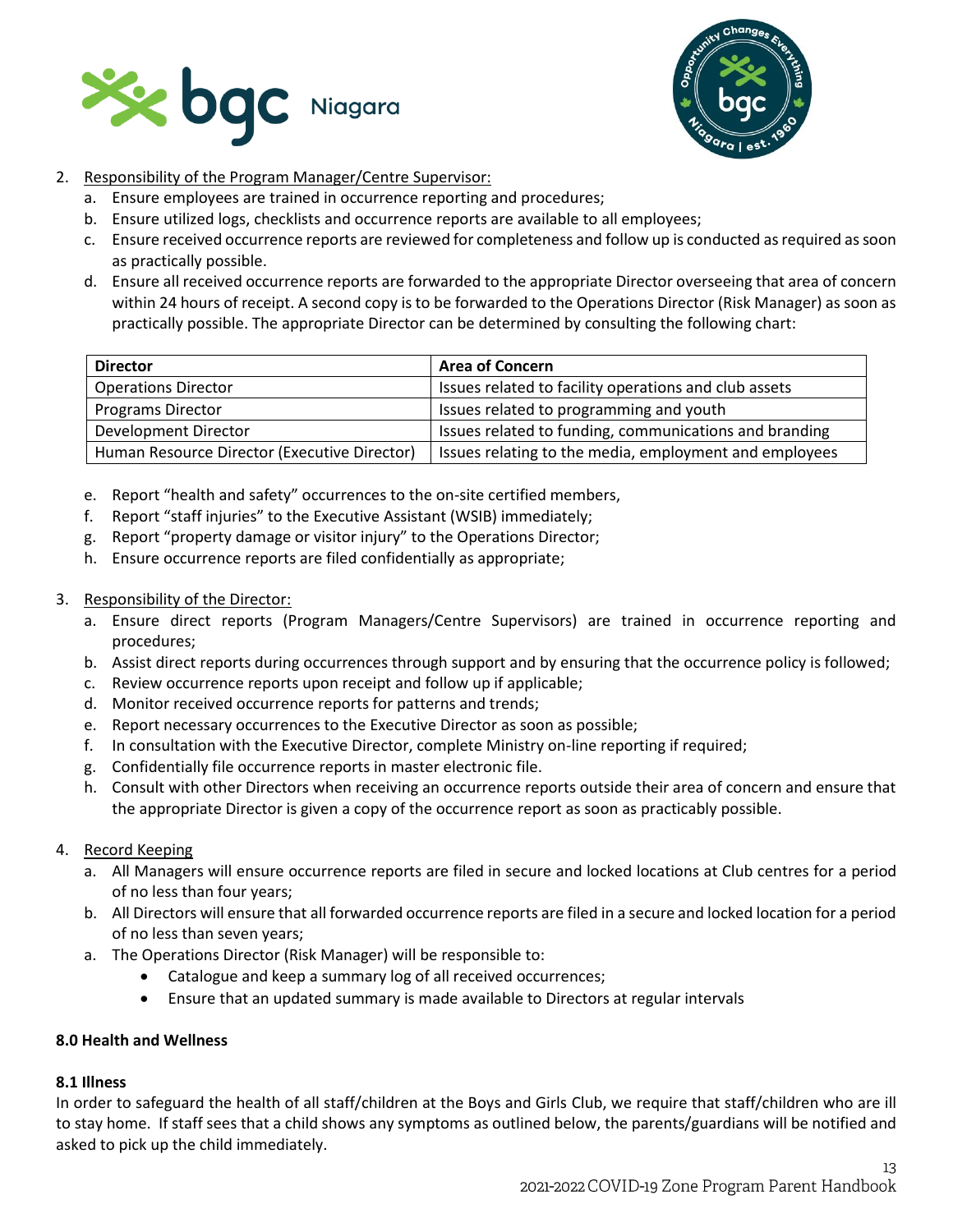



If you are experiencing any of the following **new or worsening** symptoms you must stay home.

Fever and/or chills (temperature of 37.8 degrees C or greater)

New or Worsening Cough or barking cough (croup) (more than usual if chronic cough)

Shortness of Breath – Out of Breath, unable to breathe deeply (not related to asthma/known conditions)

Decrease or loss of smell or taste

*If yes and If you are fully vaccinated or aged 11 or younger you must stay home for 5 days and until your symptoms have been improving for at least 24 hours returning no earlier then 6 days. The 5 days start from the first day after symptoms began. If you are partially vaccinated, unvaccinated, or immunocompromised: stay home for 10 days. The 10 days start from the day after your symptoms began.*

If you are experiencing any of the following **new or worsening** symptoms you must stay home.

Runny Nose/Nasal Congestion-Not related to allergies, being outside or other chronic conditions

Headache- Unusual, long-lasting, not related to tension-type headaches, chronic migraines or other chronic conditions. If you received a COVID-19 and/or flu vaccination in the last 48 hours and is experiencing a mild headache that only began after vaccination, select "No"

Extreme Fatigue

Sore Throat-Not related to allergies, being outside or other chronic conditions

Muscle Aches/Joint Pain (ADULTS ONLY) Unexplained, unusual, or long-lasting (not related to sudden injury, fibromyalgia, or other known causes or conditions)

Gastrointestinal Symptoms (Nausea, vomiting or Diarrhea)-Not related to known causes such as irritable bowel syndrome, anxiety, menstrual cramps., or other known causes or conditions you already have

If only one of these symptoms you must go/stay home. You can return to if it has been at least 24 hours since your symptoms started improving (48 hours for nausea, vomiting, and/or diarrhea) and as long as you do not develop any additional symptoms. **If you have two or more** of the following new or worsening symptoms- *If fully vaccinated or age 11 or younger you must stay home for 5 days returning on the 6th day to the program centre at the earliest if your symptoms have been improving for at least 24 hours. The 5 days start from the first day after symptoms began. If you are partially vaccinated, unvaccinated, or immunocompromised: stay home for 10 days. The 10 days start from the day after your symptoms began.* 

**If testing is available, you should get tested by taking either:1 PCR test or 1 rapid antigen test, waiting 24 to 48 hours, and then taking 1 more rapid antigen test. If you had a negative result for the PCR test or for both rapid antigen tests, you can return to school/child care if it has been at least 24 hours since your symptoms started improving (or 48 hours if you had nausea, vomiting, and/or diarrhea).**

# **Masking Requirements:**

- 1. If returning back to the program on day 6 post-infection: You must continue to mask until day 11.
- 2. If returning back from International travel: You must wear a mask for 14 days after travel.
- 3. If you are a close contact of a confirmed case of COVID-19 (household or non-household), you must wear a mask for the self monitoring period of 10 days post exposure.

# **See section- Face Coverings for more detail.**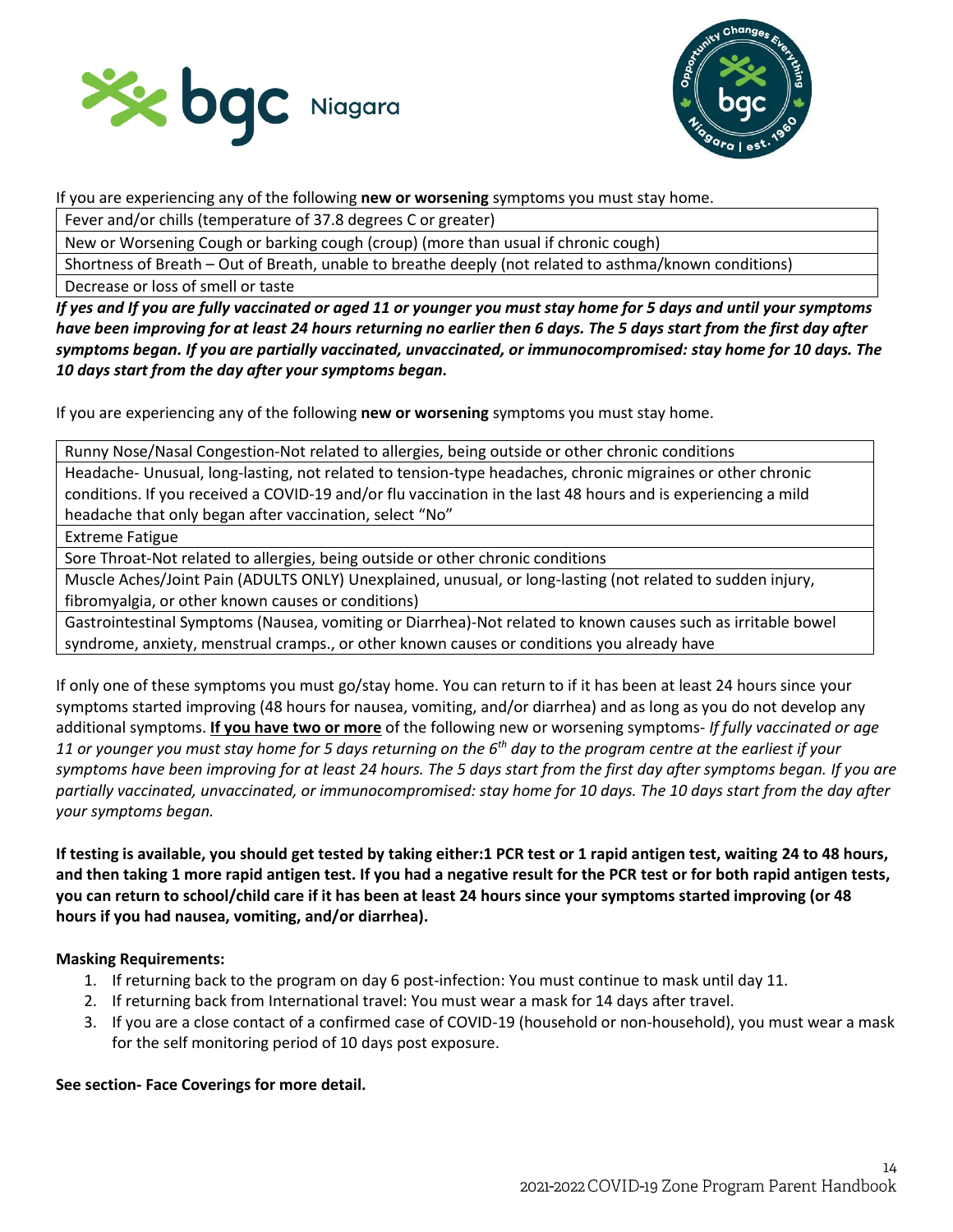



# **8.2 COVID-19**

COVID-19 is a disease caused by a novel coronavirus that can result in acute respiratory illness. In general, these viruses are spread when a person who is ill coughs or sneezes. It may also be possible for a person to contract COVID-19 by touching contaminated surfaces and then touching their own mouth, nose, or possibly their eyes. The majority of people with COVID-19 develop a mild illness, which may include but is not limited to fever, cough, aches of pain, running nose, shortness of breath, loss of smell or taste, sore throat, and/or headaches. Participants may have milder or asymptomatic infections of COVID-19. [\(www.Toronto.ca/COVID-19\)](http://www.toronto.ca/COVID-19) The BGCN strongly encourage all eligible staff and participants to receive COVID-19 vaccination as soon as possible, and at the earliest opportunity.

## **8.3 Symptoms and Exclusion**

**Symptoms and exclusion indicators and direction can be found on** COVID-19 school and child care screening tool, or a screening tool designated by the local public health unit**. Appendix A outlines what to do if you have tested positive for COVID 19 or if you are a close contact of someone who has tested positive for COVID-19** 

## **Actions to protect your Health**

- Wash your hands often with soap and water or alcohol-based hand sanitizer;
- Sneezing and cough a tissue where possible, into your sleeve as a last resort to assist in prevention of transmission;
- Avoid touching your eyes, nose or mouth;
- Avoid contact with people who are sick;
- Stay home if you are sick;
- Remind parents that they should be monitoring their children's health and keeping children who are unwell at home;
- A reminder that under current federal travel requirements, upon return from international travel, individuals must, wear a mask at all times when in public spaces (including schools and child care), maintain a list of all close contacts for your first 14 days in Canada, and monitor yourself for signs and symptoms of COVID-19.
- Face shields and surgical face masks will be provided for all staff should they choose to wear.

## **End of Program Procedures:**

• When early dismissal is required, parent/guardians must call the program to report changes.

## **\*Thermometers**

Each centre program will be outfitted with infrared non-contact thermometers. 1 for Mid-day checks for full day programs and 1 for isolation rooms. Thermometers must be disinfected after each use. Proper cleaning and disinfecting standards must be followed.

## **8.4 Management of Possible COVID-19 Case**

The BGCN will not permit participants, staff, volunteers or students who are ill to attend programs. If participants begin to show symptoms of COVID-19 while in program the parent/guardian will be contacted for immediate pick up. In the interim:

• Participants and/or staff who are showing symptoms of illness must be isolated in the supervisor's office as a designated isolation room/space away from all other staff and participants. Note: Siblings or participants from the same home of a participant showing symptoms will be isolated and sent home;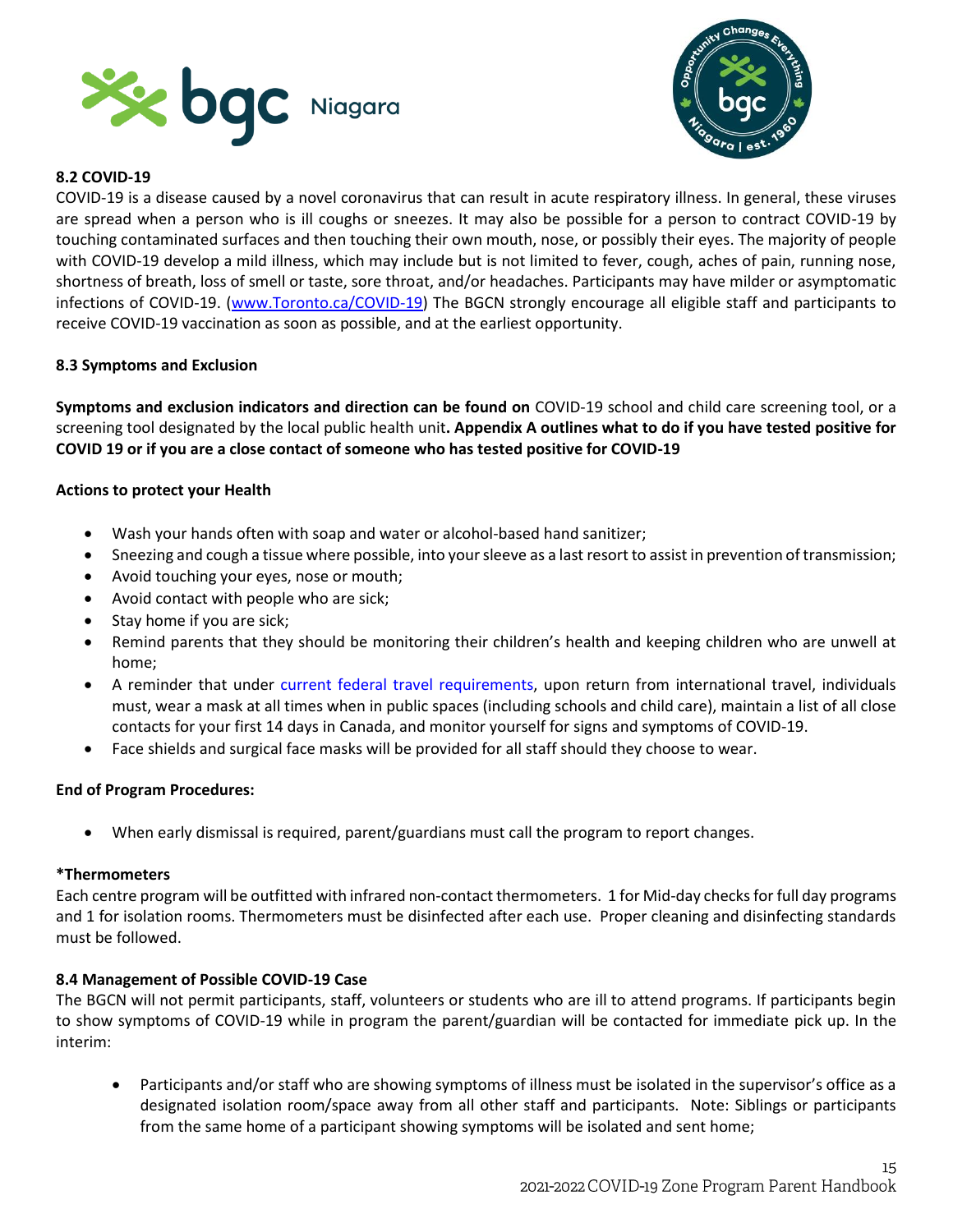



- Staff need to contact their immediate Supervisor as soon as a participant or staff have displayed any symptoms of the virus for evaluation against the screening tools;
- Staff who are monitoring the participant/staff will try to remain physically distanced, while wearing proper PPE assigned (face shield and surgical face masks);
- Staff must clean and disinfect isolation area then wash hands immediately after taking off gloves and leaving the isolation space;
- The participant/staff temperature needs to be taken by a staff member and all symptoms and temperature readings must be documented on an occurrence form;
- Staff need to contact the parent/ guardian/emergency contact of the participant and advise to pick up immediately (within 1 hour);
- If a parent/guardian/emergency contact does not arrive in a timely fashion, staff must contact their immediate supervisor for further direction;
- In the event of a staff illness, if well enough they can drive or walk home themselves or call a parent/friend;
- In the event of serious illness and staff cannot get in touch with the parents/guardians (E.g. Participant is disoriented or slips into unconsciousness), call 911 and follow appropriate emergency procedures. Refer to the Emergency Response Plan Policy, and follow the appropriate reporting procedures;
- Parents/Guardians are to be referred to updated screening guidelines by MOH and follow direction regarding monitoring of symptoms.
- PCR tests or RATs (contingent on provincial testing supply), may be used when a child/student or staff member is exhibiting the following symptoms:
	- o Fever and/or chills; OR
	- o Cough; OR
	- o Shortness of breath; OR
	- o Decrease or loss of taste or smell; OR

Two or more of:

- o Runny nose/nasal congestion;
- o Headache;
- o Extreme fatigue;
- o Sore throat;
- o Muscle aches/joint pain;
- o Gastrointestinal symptoms (i.e. Nausea, vomiting or diarrhea).

Once the participant is picked up the staff will conduct environmental cleaning and disinfection of the spaces and items used by the participant. Items that cannot be cleaned and disinfected (e.g. paper, books, cardboard puzzles) should be removed from program and stored in a sealed container for a minimum of 7 days (MOH, *COVID-19 Guidance- Emergency Childcare Centre's,* June 1st, 2020).

## **Management of Outbreaks**

A COVID outbreak is considered to be if the centre experiences 30% of absenteeism. If the program experiences a sharp increase in the level of absenteeism (by approximately 30%), parents/staff will in this case receive a notification from the Child Care Director/designate, signed by the local medical officer of health, with information on public health measures for individuals to follow (e.g., monitoring of COVID-19 symptoms).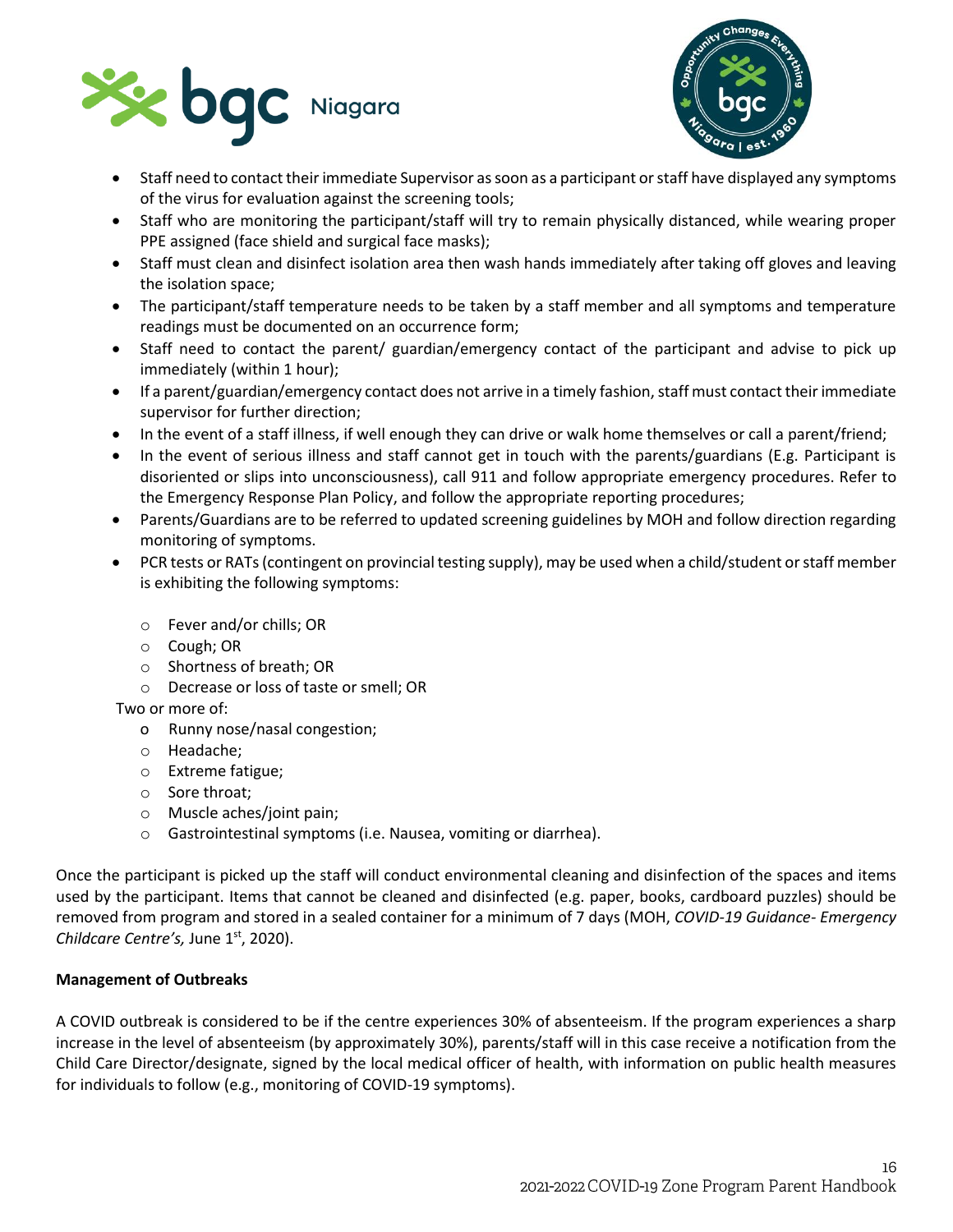



# **8.5 Returning to Program after an Illness that is COVID-19**  *"***COVID-19: Interim Guidance for Schools and Child Care: Omicron Surge Version 1.0 – January 10, 2022"**

Please see Appendix A for direction.

## **8.6 Face Coverings**

All Staff are provided with proper PPE.

# **Face covering requirements in regards to the updated guidance for close contacts in the community and in households**:

• Asymptomatic individuals who are close contacts of a case or a symptomatic individual in the community are no longer required to isolate but must self-monitor for 10 days following last exposure. **During the self-monitoring period, close contacts must wear a well-fitted mask in all public settings and avoid activities where they need to take off their mask.**

# **For children under 2 a well-fitted mask is not required. However, parents must monitor for symptoms for 10 days following last exposure.**

• Asymptomatic household contacts of a case or a symptomatic individual are also not required to isolate if they are 17 or younger and fully vaccinated; 18 and older and have already received their COVID-19 booster; or tested positive for COVID-19 in the last 90 days and have completed their isolation period. Asymptomatic household contacts who are not required to isolate are also required to self-monitor for 10 days following the last exposure. **During the self-monitoring period, close contacts must wear a well-fitted mask in all public settings and avoid activities where they need to take off their mask.** 

# **Children under 5 who are asymptomatic household contacts are required to stay home for 5 days.**

Under current federal travel requirements, upon return from international travel, individuals must, **wear a mask at all times when in public spaces (including schools and child care), maintain a list of all close contacts for your first 14 days in Canada, and monitor yourself for signs and symptoms of COVID-19.**

# **8.7 Medication Policy**

All participants are required to complete registration forms including a Special Requirements Form. Special Requirements Forms will alert staff to allergies and special requirements with respect to medicines in order to ensure appropriate care.

Medication may be administered to your child only when your child's physician has prescribed it. Non-prescription drugs will not be administered. All over the counter medications such as Tylenol and cough syrups must have a prescription label. Parent/Guardians are asked to inform your child's physician and complete a medication authorization form (available at the front office). The medication must be in its original container and the prescription label must be on the container. The label must have the prescribing doctor's name, the date of issue, instructions for dosage and frequency. Only the Supervisor will be responsible for administering the medication, unless absent, where the centre designates will be responsible.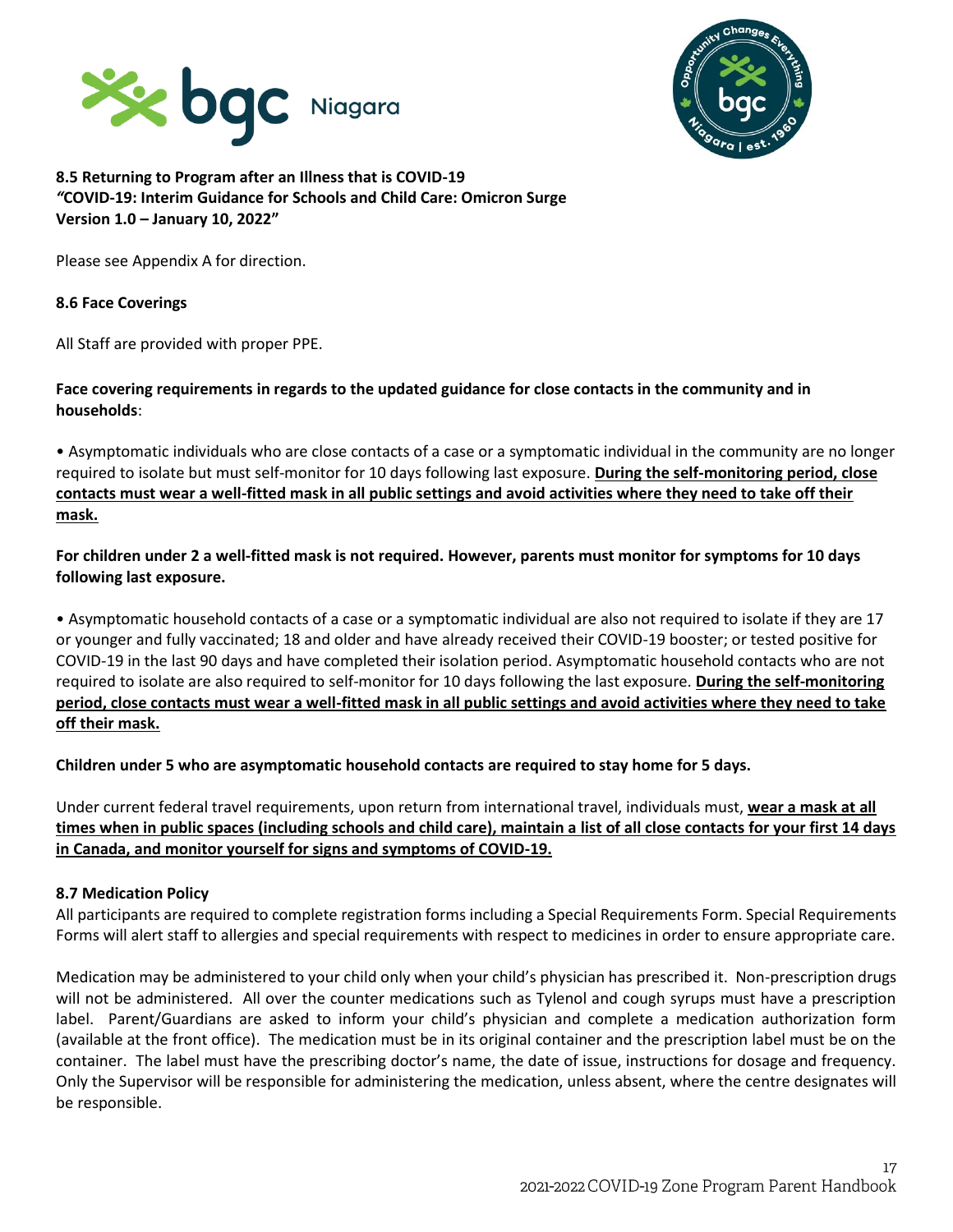



Medication will be stored in designated locked boxes. No medication should be left in the child's bags. All prescribed EpiPen's for Children with Anaphylaxis are required to be stored and remain at the Centre. Children who identify as Anaphylaxis require their EpiPen in order to ensure safety of the child. If the Centre does not have the Anaphylactic Plan and EpiPen in place the child will not be received into program.

## **8.8 Suspected Child Abuse**

**CASES OF SUSPECTED CHILD ABUSE WILL BE DOCUMENTED AND REPORTED AS REQUIRED BY LAW. All records shall be kept in the strictest of confidence.**

#### **9.0 Operations**

#### **9.1 Enhanced Cleaning Protocols**

All employees will ensure they are doing their part in minimizing the spread of COVID-19. New enhanced cleaning protocols have been put in place to existing cleaning logs and will be implemented in an ongoing effort to keep employees, participant and essential visitors safe while in our facility.

In ensuring that all hard surfaces and toys are being disinfected regularly, it is crucial that at this time high touch areas such as door handles at all entrances and exiting doors of the building and program rooms are cleaned and disinfected at least twice per. The chart below reflects routine cleaning and disinfecting guidelines during periods of outbreak from the Niagara Region Child Care Manual. Regarding sensory there needs to be a strong emphasis on handwashing before and after play.

| Toys                                                                               |                     |                   |              |              |                |              |
|------------------------------------------------------------------------------------|---------------------|-------------------|--------------|--------------|----------------|--------------|
| Play areas                                                                         | What to do          | After each<br>use | <b>Daily</b> | Weekly       | <b>Monthly</b> | <b>Notes</b> |
| All toys                                                                           | Clean and disinfect |                   |              |              |                |              |
| Items made of<br>absorbent<br>materials (e.g.,<br>plush toys, dress-up<br>clothes) | Launder             |                   |              | $\checkmark$ |                |              |
| Water play toys /<br>table                                                         | Clean and disinfect |                   |              |              |                |              |
| Toy / storage areas                                                                | Clean and disinfect |                   |              |              |                |              |
| Dry Sensory Play                                                                   |                     |                   |              |              |                |              |
| <b>Play areas</b>                                                                  | What to do          | After each<br>use | <b>Daily</b> | Weekly       | <b>Monthly</b> | <b>Notes</b> |
| Dry sensory play -<br>food / other                                                 | <b>Discard</b>      |                   |              |              |                |              |

18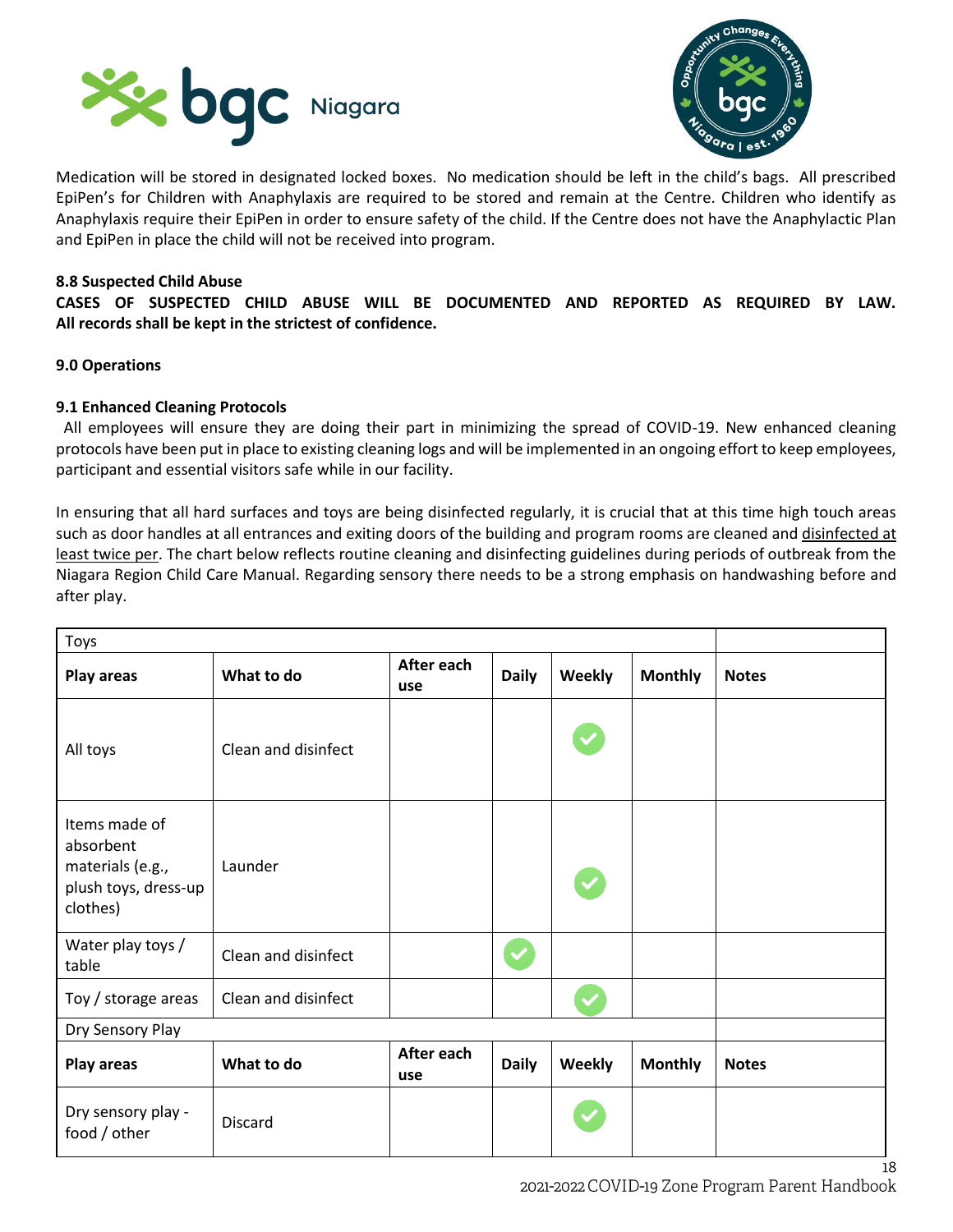



| Dry sensory play -<br>sand                           | <b>Discard</b>                           |                   |              |        |                |                                    |
|------------------------------------------------------|------------------------------------------|-------------------|--------------|--------|----------------|------------------------------------|
| Dry sensory play -<br>table                          | Clean                                    |                   |              |        |                |                                    |
| Natural items (e.g.,<br>rocks, wood, bird's<br>nest) | <b>Discard</b>                           |                   |              |        |                |                                    |
| <b>Play areas</b>                                    | What to do                               | After each<br>use | <b>Daily</b> | Weekly | <b>Monthly</b> | <b>Notes</b>                       |
| Carpets /<br>upholstered<br>furniture                | Vacuum (steam clean<br>every six months) |                   |              |        |                | removed until further<br>direction |
| Floor                                                | Sweep and mop                            |                   |              |        |                |                                    |
| Washrooms                                            |                                          |                   |              |        |                |                                    |
| Play / sleep areas                                   | What to do                               | After each<br>use | <b>Daily</b> | Weekly | <b>Monthly</b> | <b>Notes</b>                       |
| Cloth towels                                         | Launder                                  |                   |              |        |                |                                    |
| Hand wash sink /<br>toilets / floors                 | Clean and disinfect                      |                   |              |        |                |                                    |
| Cloth towels                                         | Launder                                  |                   |              |        |                |                                    |

Supervisors have worked directly with their supporting management team to create, modify and implement additional cleaning protocols within all program spaces. Adjustments have been made on the "Daily Cleaning Logs" which will be name assigned as per policy and posted in program spaces.

## **9.2 Activities and Equipment Use**

All toys and equipment used are to be made of material that is easily cleaned and disinfected (i.e. avoid plush toys, playdough, cloth furniture) or single use and disposed of at the end of the day (i.e. Craft supplies). Sensory or water tables will not be used at this time.

Singing activities will be limited indoors and ensure physical distancing for singing activities outdoors.

Aquatic activities must adhere to regulated requirements as well as to municipal guidance and restrictions at the time of the activity.

Activities that involve participants in preparing food will not be permitted.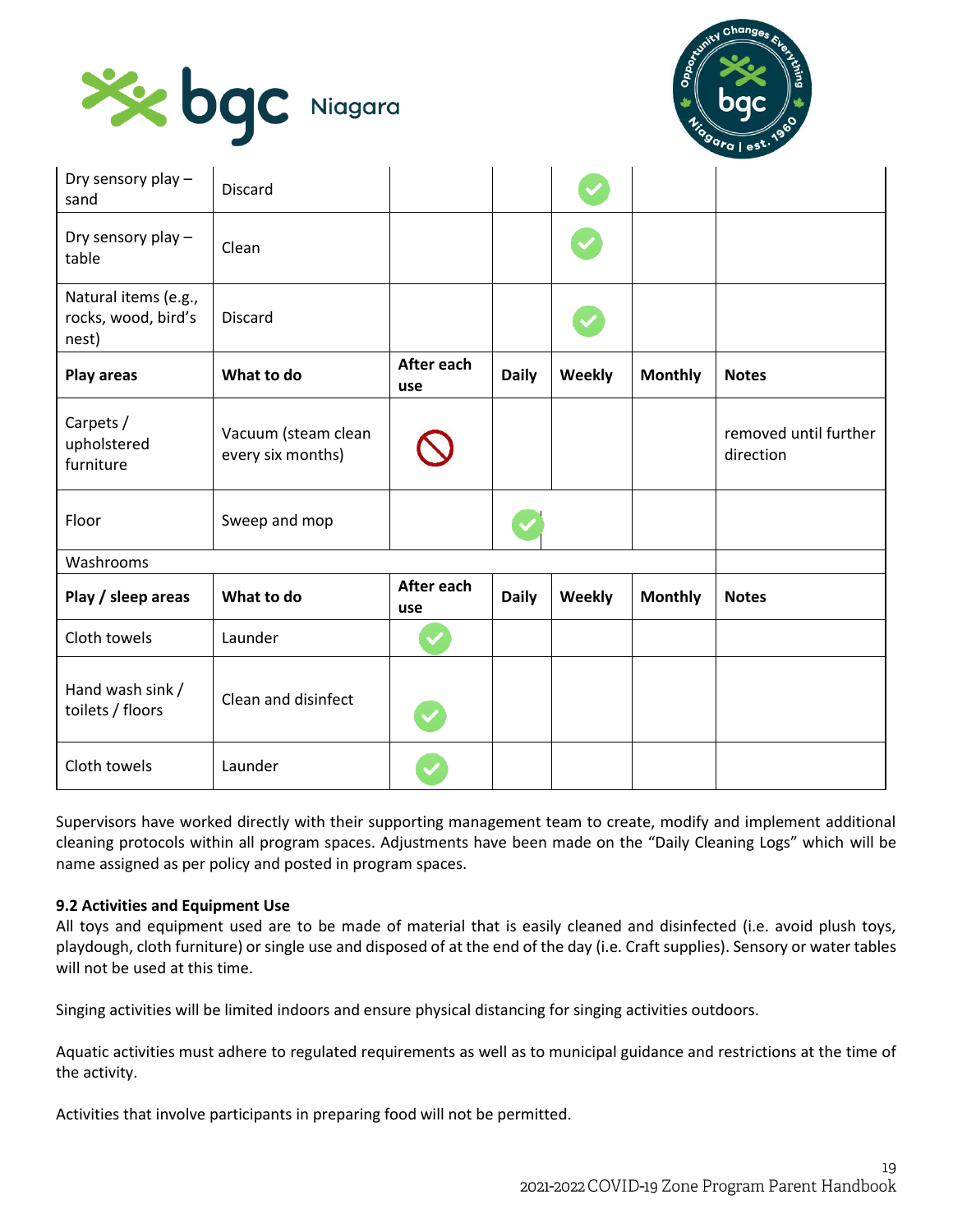



#### **9.3 Nutrition**

All participants are required to complete registration forms including a Special Requirement Form. Special Requirement Forms will alert staff to allergies and special requirements with respect to medicines in order to ensure appropriate care.

For children and youth participating in the Zone programs, a nutritious dinner will be provided. For children participating in the Satellite Zones Programs or Ontario After School Program, a snack(s) will be provided.

Children's allergies and special dietary needs will be posted in cooking and serving areas, as well as available in program group binders.

Weekly snack and lunch menus will be posted for the current and following week.

No food will be withheld from a child for any reason.

Children are encouraged to try the food, which has been prepared, but are not forced to eat.

Children in Zone programs will be asked to keep any personal food items in their school bags. The Boys and Girls Club of Niagara is a Peanut/Nut aware facility.

## **10.0 Parent Concerns**

The Boys and Girls Club of Niagara is committed to:

- Addressing complaints in a timely, fair, respectful and accountable manner;
- Providing an opportunity to explain the problem, prompt action and ongoing follow up until the issue is resolved;
- Making the procedure to express concerns accessible and open.

Please email [concerns@bgcn.ca](mailto:concerns@bgcn.ca) if you have any questions, comments or concerns that cannot be addressed by the Program Supervisor.